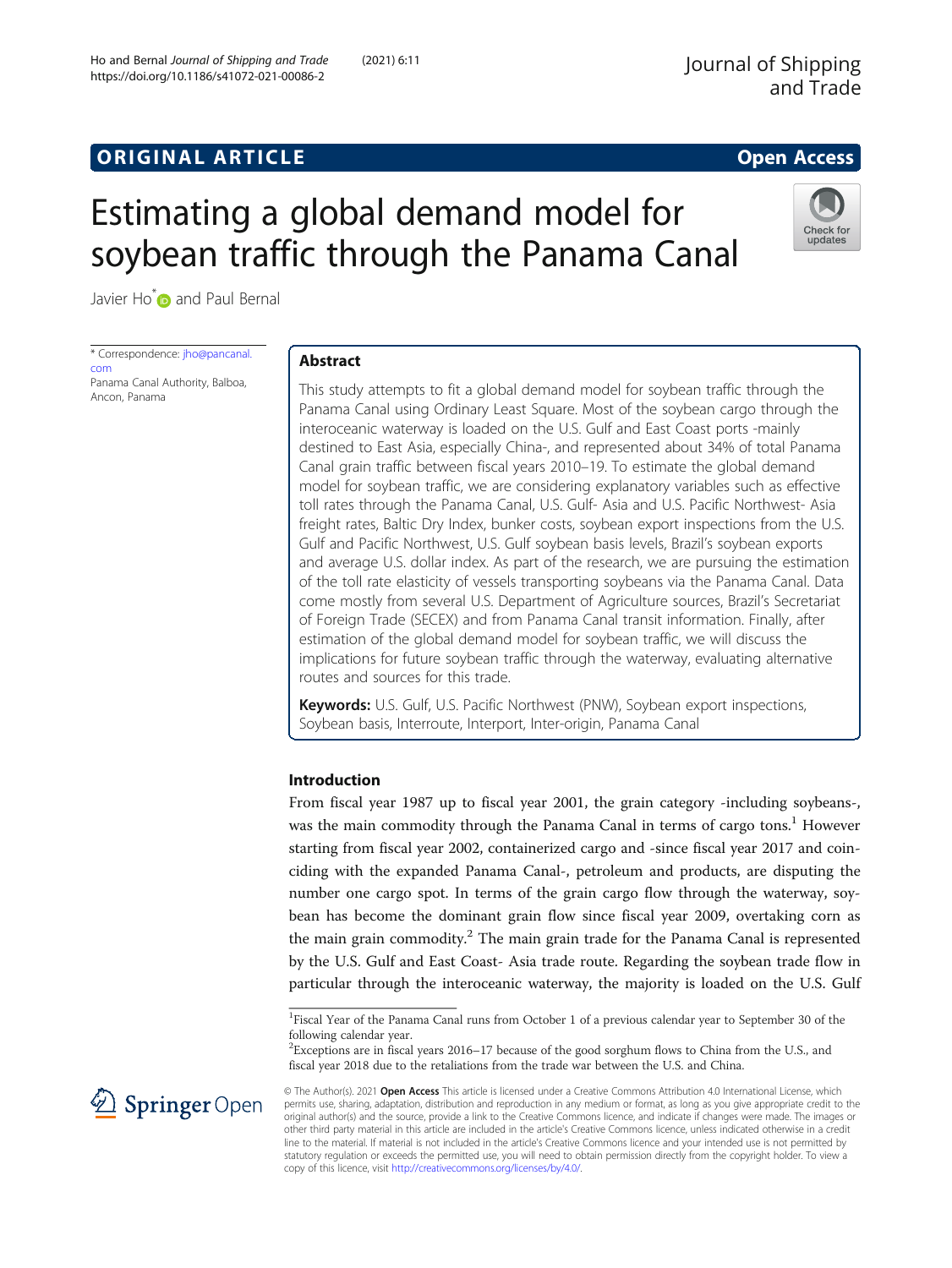

and East Coast ports and is mainly destined to East Asia, especially China, the world largest importer of the oilseed. The soybean trade represented close to 34% of total Panama Canal grain traffic between fiscal years 2010–19. In general, grains and soybeans in particular have been declining, specifically since fiscal year 2015 (Fig. 1). Similarly, total toll amount of vessels carrying soybeans through the Panama Canal follows closely the amount of soybean cargo, displaying the same general declining trend since fiscal year 2015 (Fig. [2\)](#page-2-0). At the same time, it is important to keep in mind that, between fiscal years 2015–19, the U.S. Gulf and East Coast to East Asia (China, Japan, South Korea and Taiwan) represents about 74% of total soybeans movements through the Panama Canal, in which China represents close to 50% of total soybeans flows during the same period. What factors may explain the declining movements of grains, especially the soybean flow through the Panama Canal during the period? A few specific studies have been advanced, providing some insights to answering this important question for the Panama Canal.

According to Wilson and Ho [\(2018\)](#page-22-0), the grain trade originating in the U.S. Gulf and East Coast to Asia through the waterway --including soybeans-- faces inter-origin competition stemming from increased production and exports from sources different from the United States, namely Brazil and Argentina for soybeans. According to the U.S. Department of Agriculture (USDA), Brazil is the main soybean exporter in the world since marketing year 2011/12.<sup>3</sup> Because of geography, most soybean shipments originating from Argentina and Brazil destined to Asia bypass the Panama Canal. On the other hand, Skadberg et al. ([2015](#page-22-0)) state what they call "intermarket competition" between the U.S. Gulf versus the U.S. Pacific Northwest (PNW) port regions for grains in the U.S. hinterland but defined as "interport competition" by Wilson and Ho ([2018\)](#page-22-0). In this competition for grains departing from the U.S. interior to either the U.S. Gulf or the PNW, competitive barge rates to the U.S. Gulf ports, port costs and rail rates both to the U.S. Gulf and PNW are important factors in the determination of grains flows into either region. After reaching the U.S. Gulf or the PNW elevators, U.S. grains may be exported to Asia and other destinations. In the case of the PNW, it is a direct, shorter route to Asia and the West Coast of Central and South America, an origin that competes against the Panama Canal grain flows originating from the U.S. Gulf. Freight rate differentials between vessels departing the U.S. PNW or the U.S. Gulf are regularly

 ${}^{3}$ Brazil as the main soybean exporter in the world is regularly mentioned in news outlets, publications and academic reports. Also, U.S. Department of Agriculture's Oilseeds: World Markets and Trade, USDA-FAS of May 2016 provides proof of this statement.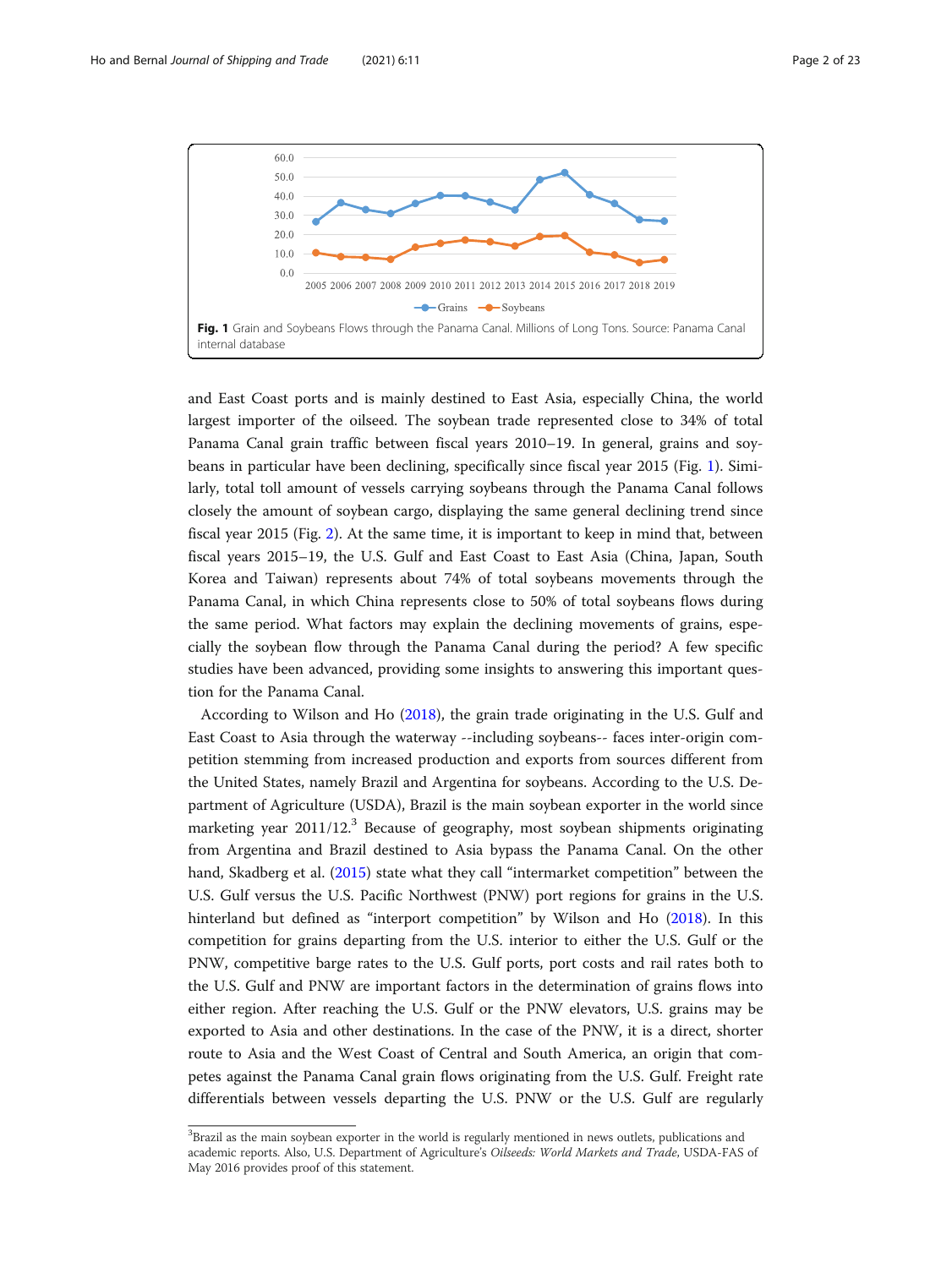<span id="page-2-0"></span>

reported by the United States Department of Agriculture<sup>4</sup> and are considered one of the factors in the decision to ship grains to either region in connection with voyage and final destination landed cost.

Related to "interroute competition" as stated by Wilson and Ho ([2018](#page-22-0)), grains from the U.S. Gulf to East Asia may be hauled either through the Panama Canal or alternative routes including the Cape of Good Hope.<sup>5</sup> In this interroute competition, factors such as ocean freight rates, timecharter, fuel costs and Panama Canal considerations such as toll rates and delays may sway the route choice from a voyage cost perspective. However, in attempting to explain grain bypasses from the U.S. Gulf and East Coast to East Asia mainly through the Cape of Good Hope route, Ho and Bernal [\(2019\)](#page-21-0) estimated that the draft variable, a proxy for cargo intake, was the only statistically significant predictor explaining the decision to use either the Panama Canal route or alternatives, while voyage cost variables such as Panama Canal tolls, timecharter, bunker cost and Canal Water Time (CWT) were not statistically significant.<sup>6</sup> They also highlighted the difficulty of Panamax vessels of securing transit slots using the reservation system and the fact that many Panamax vessels do not fulfil the towing and mooring requirements to transit the expanded Canal, therefore hindering the participation of Panamaxes through the Neopanamax locks.<sup>7</sup> At the end, they recommended additional studies to better understand the factors that go into play in the route decision making process from a carrier/vessel operator perspective, and the importance of economies of scale as key for vessels using the longer routes for revenue maximization. Consequently, in this research we hypothesizes the importance of variables related to voyage costs and the interport, interroute and inter-origin competitions as influencers of the soybean traffic demand of the Panama Canal. The key challenge or goal of this

<sup>&</sup>lt;sup>4</sup>Freight rates for U.S. grains are regularly published by the U.S. Department of Agriculture reports such as Bulk Grain Ocean Dashboard. [\(https://agtransport.usda.gov/stories/s/Bulk-Grain-Ocean-Dashboard/hwhq](https://agtransport.usda.gov/stories/s/Bulk-Grain-Ocean-Dashboard/hwhq-eta9/)[eta9/\)](https://agtransport.usda.gov/stories/s/Bulk-Grain-Ocean-Dashboard/hwhq-eta9/) and the Grain Transportation Report (weekly report), USDA- AMS [\(https://www.ams.usda.gov/](https://www.ams.usda.gov/services/transportation-analysis/gtr-datasets) [services/transportation-analysis/gtr-datasets\)](https://www.ams.usda.gov/services/transportation-analysis/gtr-datasets). In the latter address you may find weekly data for grains inspections (including soybeans) by U.S. port region.

<sup>&</sup>lt;sup>5</sup>We have identified very few transits with grains from the U.S. Gulf to East Asia through the Suez Canal. 6 The time frame of the study was from July 1, 2017 and September 30, 2018. Bypasses were mainly through the Cape of Good Hope, in Panamax vessels and destined to China.

<sup>&</sup>lt;sup>7</sup>A key requirement for Panamax Plus and Neopanamax bulkers includes adequate chocks and bits for towing and mooring at the Neopanamax locks, as explained in NT Notice to Shipping N-1-2019, pp. 38–46.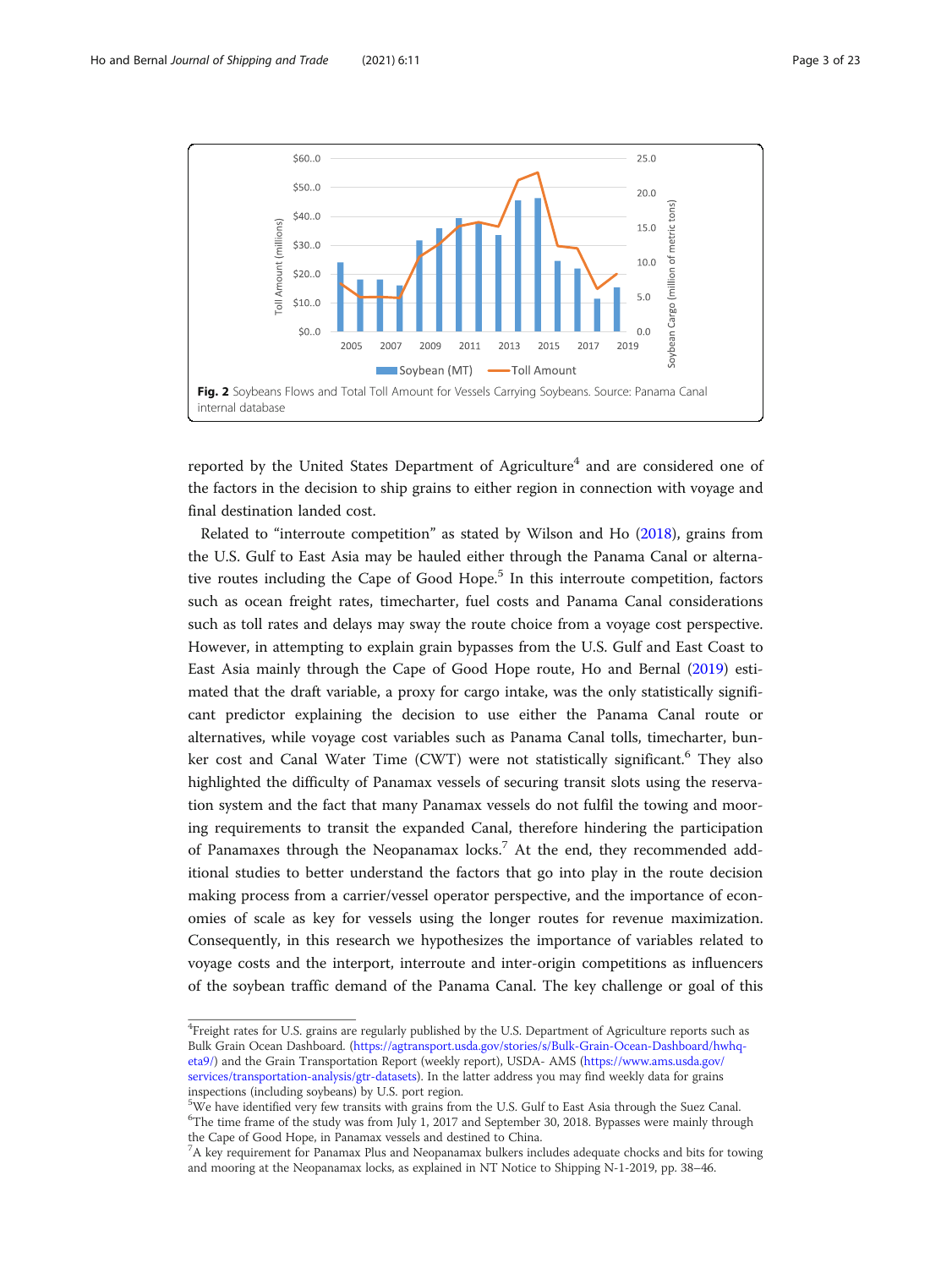paper is to find regressors that represent voyage costs and these three competitions, incorporating them as part of the soybean demand model through the Panama Canal.

Even though there are previous studies related to the U.S. grain production and exports versus competitors, in reality there is a lack of research specific to the Panama Canal grain trade, particularly soybeans through the Panama Canal, and much less studies about the specific factors impacting soybean traffic through the waterway. For the sake of gaining a better understanding of the factors that may impact soybean traffic through the Panama Canal-- especially more insights about the declining grains and soybeans movements since Fiscal Year 2015-- this study is attempting to fit a global demand model for soybean cargo through the waterway --using Ordinary Least Square (OLS) as the estimation procedure-- as a derived demand from the overall soybean demand, including demand in East Asia. As part of East Asia, China is the largest market for soybeans; thus highlighting the importance of an estimation of a global demand model for soybean traffic through the waterway. The derived demand for oceangoing soybean transportation stems from the ultimate demand for high proteins in East Asia, which necessitates feedstocks, such as soybean byproducts, for meat production. As the level of income in East Asia increases, especially in China, the higher is the consumption of animal protein and oils derived from soybeans, hence the need to import soybeans in oceangoing vessels.

To estimate the global demand model for soybean traffic through the waterway, we are attempting to incorporate explanatory variables -if statistically significant and with the expected sign-, such as Panama Canal effective toll rates, freight rates variables (U.S. Gulf- Asia and Pacific Northwest freight rates, Baltic Dry Index), bunker costs, soybean export inspections from the U.S. Gulf and Pacific Northwest, U.S. Gulf soybean basis level, Brazil's soybean exports and the U.S. dollar index. This research is also estimating the toll rate elasticity of vessels transporting soybeans via the Panama Canal. This choice of explanatory variables originates from the review of the literature related to the demand and transportation of grains, from voyage cost considerations, the few studies directly involving the Panamanian route, and the understanding of soybean transportation as a derived demand for feedstock.

For our analysis, data used to estimate the global demand model for soybean through the Panama Canal come from several open sources such as the U.S. Department of Agriculture, Brazil's Secretariat of Foreign Trade (SECEX) and from Panama Canal transit information on a monthly basis. Although the statistics are in different time spans and periodicities, the data for this study was set between January 1997 and September 2019 for the monthly dataset, and between the second quarter of 1997 and the four quarter of 2019 (from the Panama Canal fiscal year perspective) for the quarterly dataset, taking into consideration the beginning date of the soybean basis information because it is the shortest time series.

As part of this study to find out the factors that go into play in deciding whether or not to use the Panama Canal route, this paper first reviewed the more relevant literature related to the transportation of U.S. grains, in conjunction with the maritime transportation of U.S. grains and soybeans to East Asia, including China, in order to support the estimation methodology and regressors for our soybean demand model. Secondly, we will present the models based on the framework of voyage costs and interroute, interport and interorigin competitions, that is, in terms of the hypothesized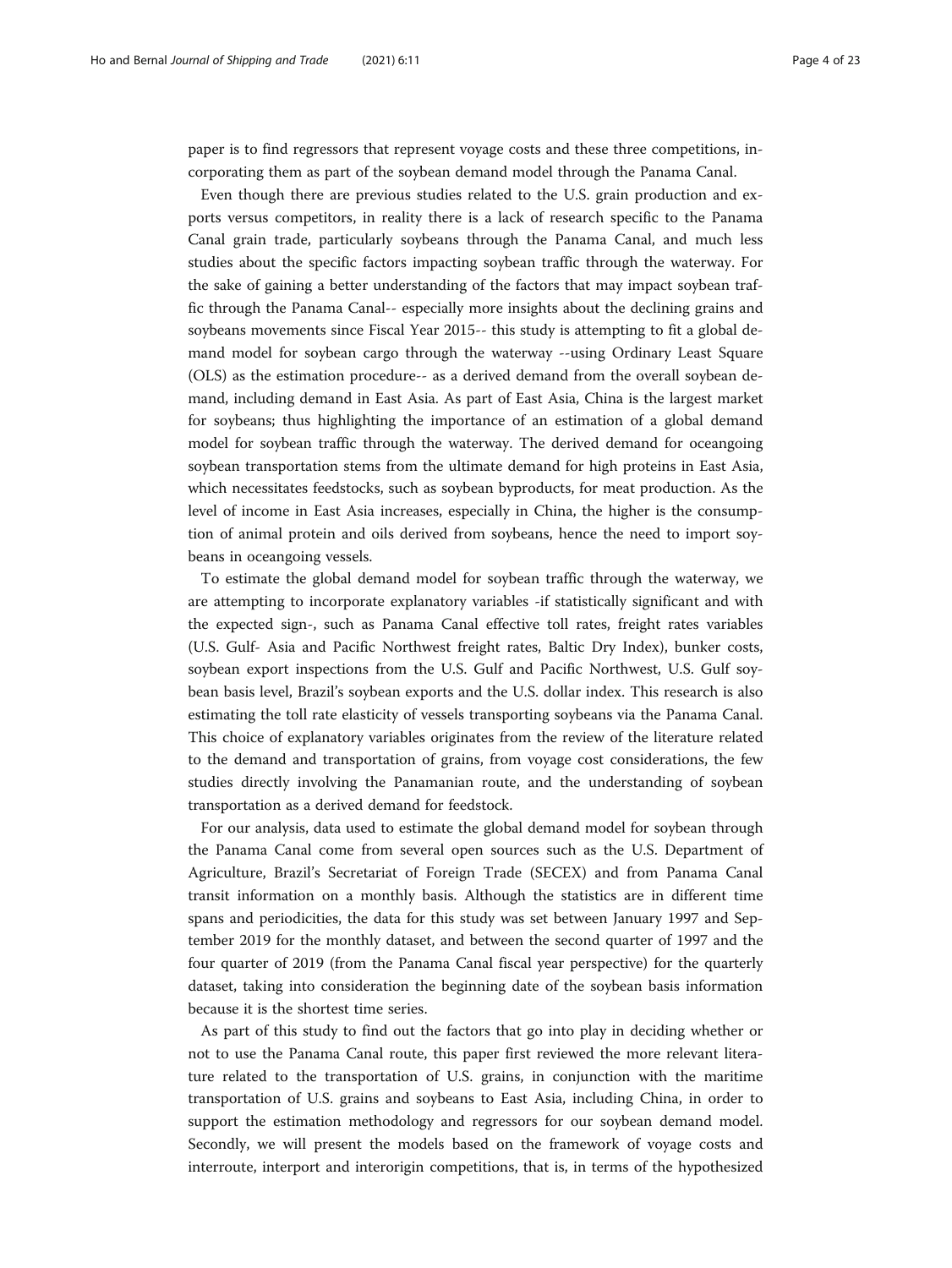explanatory variables, as well as detailed explanation of the datasets and sample for the study. Thirdly, we would analyze and provide the main results of our research and contribution, by which an estimated soybean demand model using quarterly data in logarithm form renders the best fit and includes most of the hypothesized variables. At the end --and depending on the significance of explanatory variables-- the main conclusions, contributions and limitations of this research will be presented. The paper will discuss the future of soybean traffic through the waterway, including the possibilities of alternative routes and sources for this trade.

#### Literary review

The following is the literature review that provides the backbone for our research regarding the methodology to estimate the global demand model for soybeans through the Panama Canal as a derived demand, taking into account voyage cost calculations as well as the search for appropriate proxies for the inter-origin, interport and interroute competitions against the waterway. In other words, this review will not only lend support to our choice of explanatory variables but will underline the few studies on the Panama Canal, not to mention the limited literature about estimating a demand model for any commodity through the waterway, including grains. However, any analysis of the grain and soybean flows through the Panama Canal must begin with the understanding of the interior transportation of U.S. grains to understand the mechanics of the U.S. grains domestic transportation. For example, Chang et al. [\(2019\)](#page-21-0) provided important updated information related to the modal share of U.S. grain transportation from the interior of the U.S. grain producing regions to export elevators. Related to barge rates through the Mississippi River and the influence of international grain demand on barge demand, it is important the studies by Wetzstein et al. ([2019\)](#page-22-0) and Yu and Fuller ([2005](#page-22-0)) about the importance of competitive barge rates in a grain market characterized by high volumes and low margins, and concluding that own-price elasticity of grain barge rates is elastic in the long run. Barge rate costs are important components of the Louisiana export bids for delivery to Gulf export elevators, especially the CIF barge to Louisiana Gulf (Mississippi River). $8$  These are one of the components of the interport competition within the United States.

Pertinent to the interior grain transportation of the United States and interport competition, DeVuyst et al. [\(2009\)](#page-21-0) developed a methodology for risk quantification for commodity flows and showed that delay costs, changes in demand across countries and internal grain consumption are factors that affect grain shipments. Those factors may impact the availability of grains for export. Vachal et al. [\(1997\)](#page-22-0), Wilson et al. ([2005](#page-22-0)), Sarmiento and Wilson ([2005](#page-21-0)) and Ndembe ([2015\)](#page-21-0) discussed the importance of deregulation, pricing and innovation in the bidding process for railroad cars allocation for grains. The rail cars allocation after deregulation and the development of unit and shuttle train services for grains are important competitive factors in the interport competition between the U.S. Gulf versus PNW. Railroad efficiency influences export bids and basis for grains delivered to U.S. Gulf and PNW export elevators. Likewise, the table of shuttle and unit trains to U.S. Gulf, PNW and other destinations- published weekly by

<sup>&</sup>lt;sup>8</sup>Daily CIF barge to Louisiana Gulf (Mississippi River) is readily available from the U.S. Department of Agriculture using the following link: [https://www.ams.usda.gov/mnreports/jo\\_gr112.txt](https://www.ams.usda.gov/mnreports/jo_gr112.txt)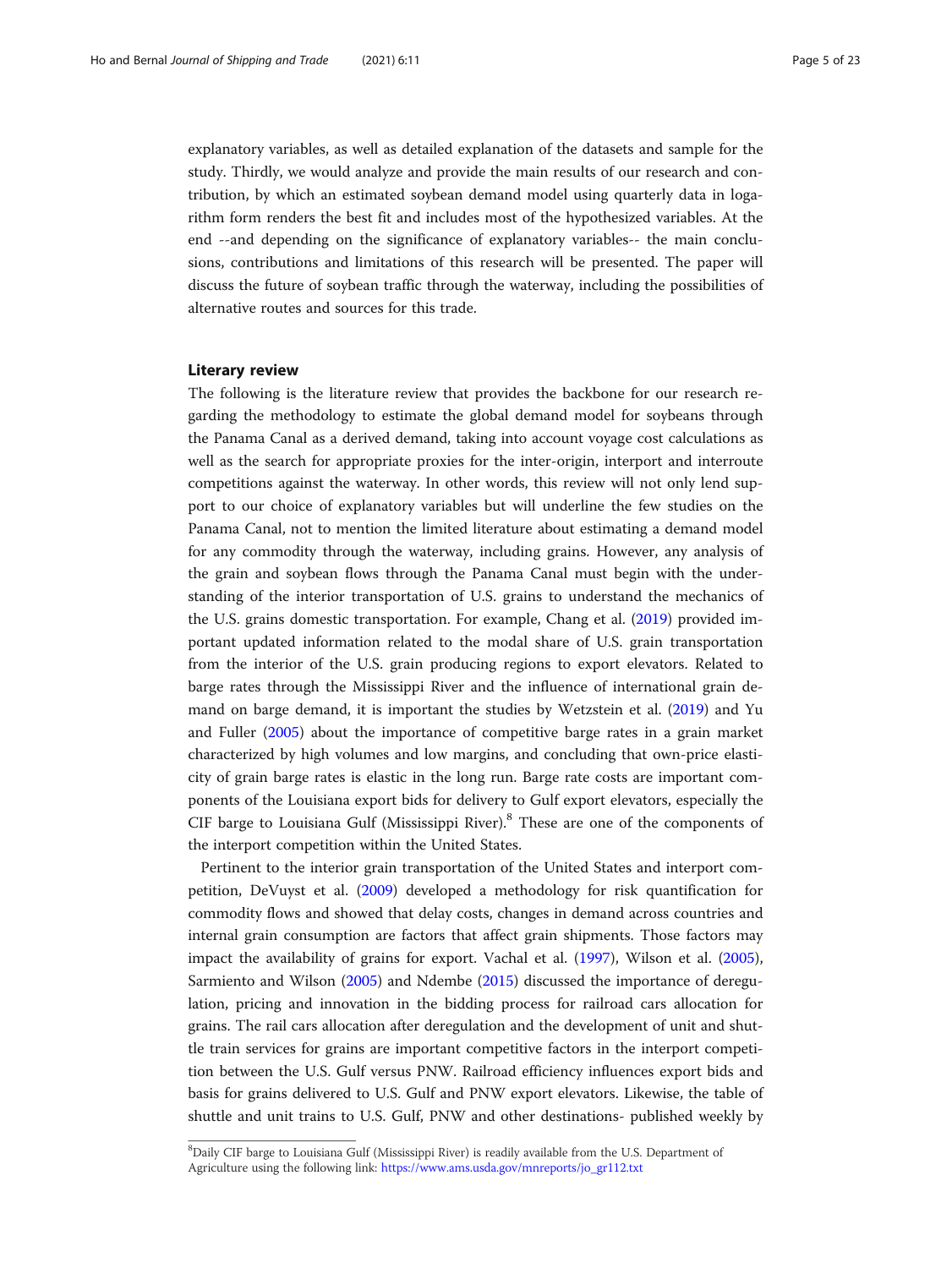the USDA's Grain Transportation Report (USDA-GTR)-, allow us to approximate a "contested area" where "competition" for grains between U.S. Gulf vs the Pacific Northwest occurs for grains originating in the U.S. hinterland, areas more than 200 miles away from the Mississippi river barge system (Ho and Bernal  $2018a$ ) (Fig. [3](#page-6-0)).<sup>9</sup> Grains allocated to the U.S. Gulf and East Coast region as a consequence of interport competition is a necessary, although not sufficient, condition for grain flows through the Panama Canal.

There are also important transportation studies related to the cost of U.S. and competitors' ocean grain transportation, that is, inter-origin/inter country competition. For example, Gale et al. [\(2019](#page-21-0)) and Salin and Somwaru [\(2014](#page-21-0), [2018](#page-21-0)) emphasized the interdependence between China, the United States and Brazil in terms of the soybean market, and highlighted the effects of transportation costs on the U.S. market share for soybeans compared to Brazil, quantifying the changes in U.S. market share for soybean over time and assessing the competitiveness of U.S. soybeans in the world market in terms of maritime transportation costs. Those studies are valuable source of information for the global grain industry and the Panama Canal soybean trade in terms of U.S. origin through the waterway and alternatives such as Brazil. Gale et al. [\(2019\)](#page-21-0) also referred to the impact of Chinese tariffs on U.S. soybean trade volumes to China and the growing Chinese investment in Latin America, especially Brazil and Argentina.<sup>10</sup> Studies such as Byung and Whistance ([2019](#page-21-0)) indicated the influence of seasonality in the price interaction between U.S. versus Brazilian soybean because of the differences in crop harvest.

Involving the potential generation of grain traffic through the Panama Canal and reinforcing the importance of inter-origin and interport forces, Wilson et al. [\(2004\)](#page-22-0) developed a spatial optimization model for world grain trade projections based upon long term competitive equilibrium. In the base case result, U.S. corn exports from the Gulf region were expected to increase by about 26 million mt up to 2025, a plus for the Panama Canal. The study also anticipated the growing oilseed demand in China and the increase in Brazilian oilseed production, although not considering the latter as the lowest cost producer compared to the United States. Harris ([1983\)](#page-21-0) explained the importance of ocean freight cost as part of the landed price at the importing country, allowing an open grain price comparison -ceteris paribus-, between one region/country versus alternatives, $11$  and how a competitive ocean freight rate (for example from the PNW to Asia), may pull inland grains for exports toward this region. According to the author, in the case of the PNW, the increased demand toward this region may create incentives for more efficient railroad services, such as unit trains.

 $9$ The map with the "contested area" for grains from the U.S. hinterland was first developed for a presentation in the 34th PIANC World Congress, Panama. May 7-12, 2018 in a paper titled "The Importance of the U.S. Inland Transportation and Navigation System for the Panama Canal Grain Trade". It helps to illustrate the geographical allocation of grains from the U.S. interior to export elevators. Shuttle trains are defined by USDA-AMS as a service comprising of 100+ wagons and unit trains as a service of at least 52 wagons.

Source: <https://www.ams.usda.gov/sites/default/files/media/GTRGlossaryofTerms.pdf><br><sup>10</sup>China has shown interest in infrastructure projects in Latin America, such as rail projects linking Brazil's hinterland with ports and Chinese companies acquiring grains export terminals such as in Santos but other projects have not prevailed.<br><sup>11</sup>For example, you can compare landed cost/price for soybeans from the U.S. Gulf to China compared to

U.S. PNW to China, and compare Brazil- China landed cost. This comparison is regularly performed by the U.S. Department of Agriculture.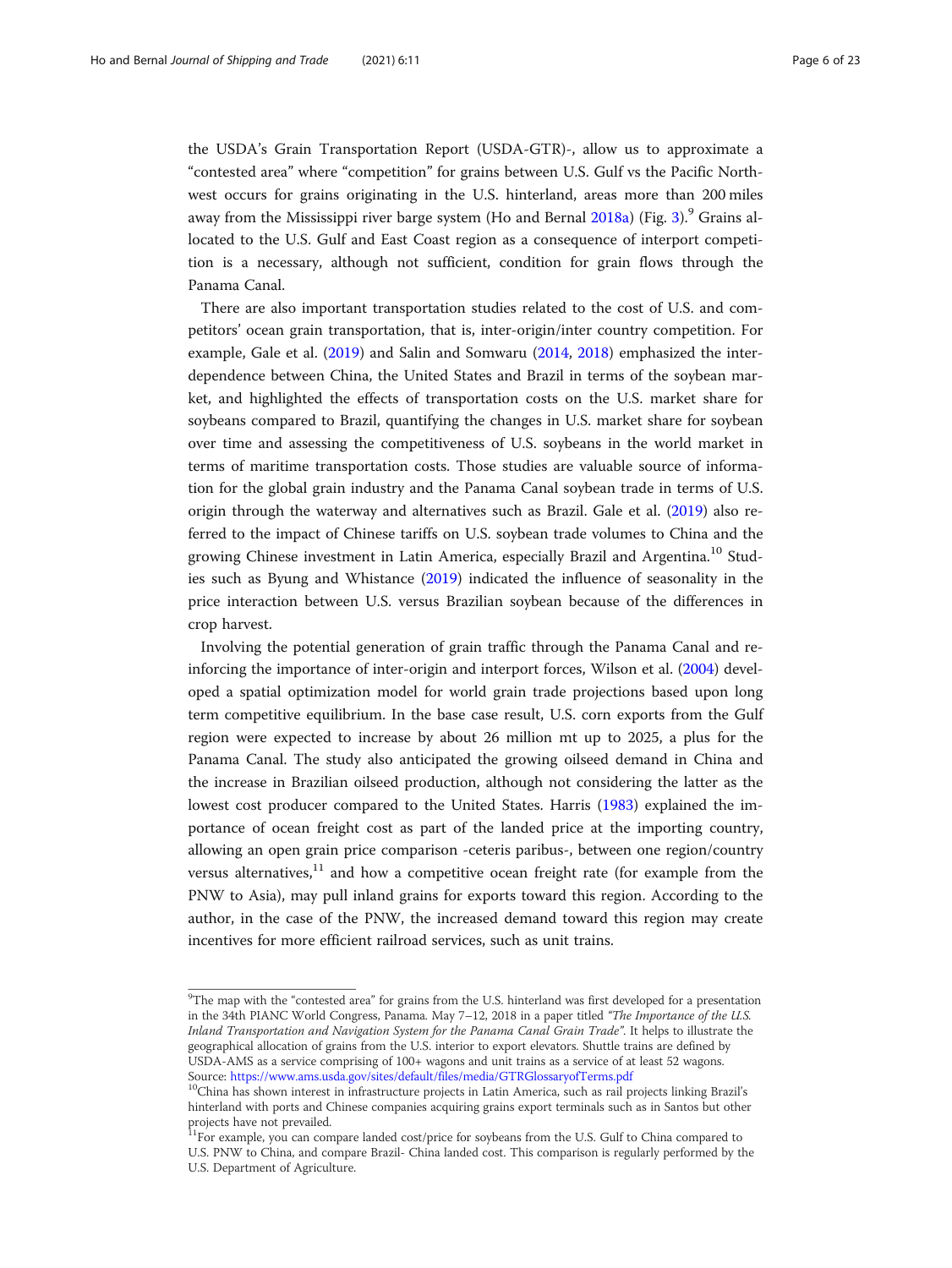<span id="page-6-0"></span>

Appertaining to the concept of basis in grain marketing and its importance as a potential explanatory variable for our analysis -defined as the difference between the local cash price (also called spot or flat price) of grain and its nearest future price -, we include the works by Welch et al. [\(2009\)](#page-22-0), Wilson and Dahl [\(2010\)](#page-22-0), Kub [\(2014\)](#page-21-0), Treasure ([2015](#page-22-0)), Hart and Olson ([2017](#page-21-0)) and Bullock and Wilson ([2019](#page-21-0)). Those publications involved basis and pricing patterns across region and over time, basis volatility, and factors such as local supply and demand for grains in the U.S. and international markets, truck, barge and rail costs, storage, crop quality, inventory and seasonality. According to Kub ([2014](#page-21-0)), no grain producer in particular receives the face value posted in the grain future market; therefore, basis is the only way to compare grains on different locations. Regarding basis level at export elevators such as the ones located at the U.S. Gulf, according to Treasure [\(2015\)](#page-22-0), if demand for U.S. Gulf grains declines -ceteris paribus-, this will likely diminish basis levels at this location compared to other export outlets or, according to Bullock and Wilson [\(2019\)](#page-21-0), in order to attract more soybeans to an export location, export basis must increase. Similarly, Zhang and Houston ([2005](#page-22-0)) developed an econometric model to predict basis behavior for January and March using interest rate, calculated stock-to-use ratio (SUR), annual volatility for future soybean contracts, the natural logarithm of U.S. ending soybean stocks and the natural logarithm of South America soybean production (SAP). The authors concluded that South America soybean production is statistically significant in the economic evaluation models and, as the expectation of a good South America soybean harvest increases, U.S. soybean basis for January and March is forecast to decrease as per the expected negative sign of the study, providing a relationship between U.S. soybean basis and inter-origin competition.

About the estimation of soybean demand, estimation procedure, potential regressors and model specification for the soybean demand model through the Panama Canal, we are including the work by Saghaian et al. ([2014](#page-21-0)) in which separate import demand functions for U.S. corn and soybeans were estimated for Japan, China and the European Union (EU). This study used log-linear equations, hence being able to calculate price, cross price and income elasticities. Explanatory variables included the price for soybeans and corn (in U.S. dollar); GDP for Japan, China and EU representing income for each country/region; exchange rates and pig and poultry inventory. Konandreas et al. ([1978](#page-21-0)) estimated demand functions for U.S. wheat using Ordinary Least Square (OLS), mixed estimation procedure and Conditional Least Square. The five importing regions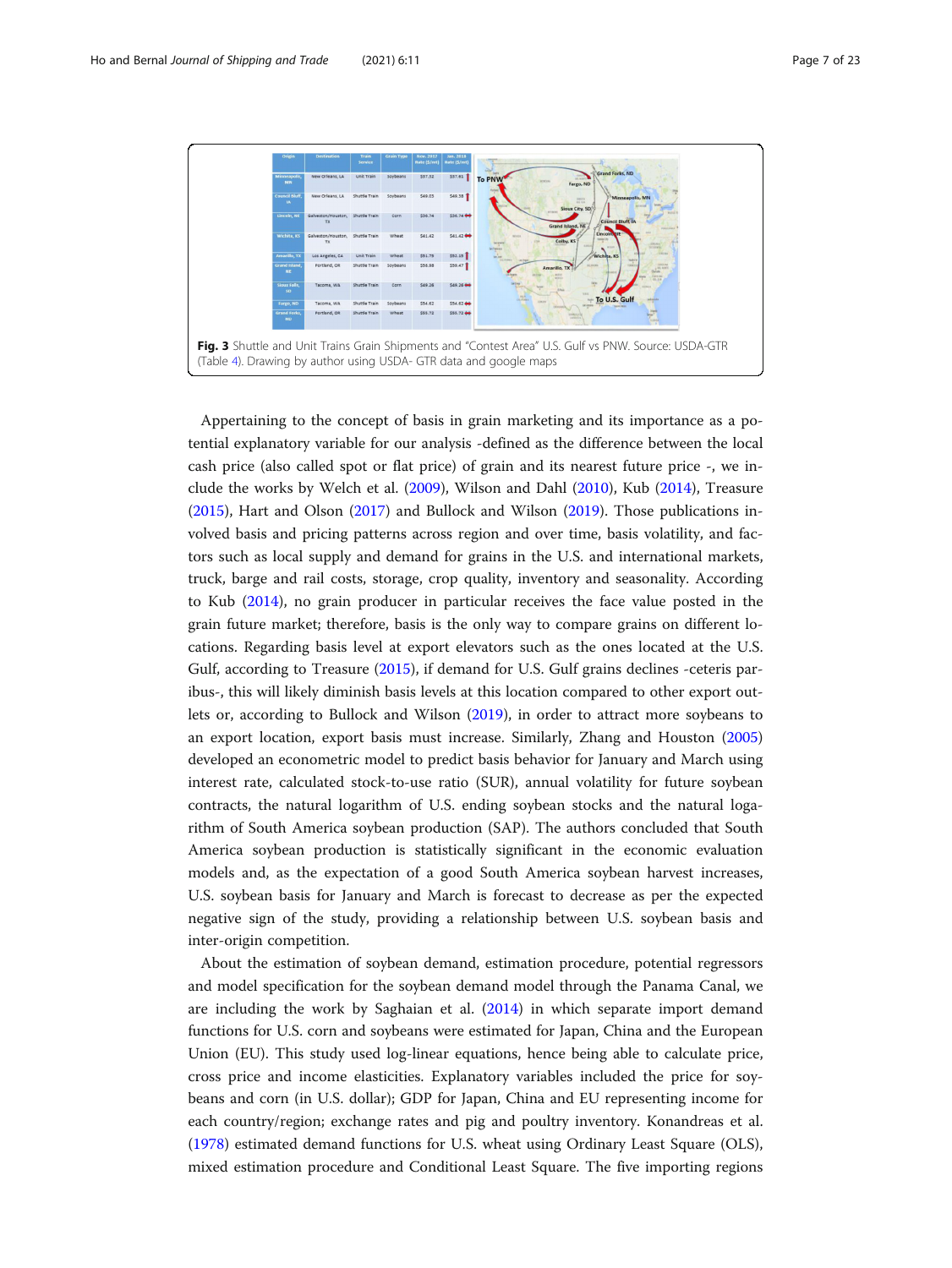were developed countries, Latin America, Asia, Africa and USSR and Eastern Europe and the list of regressors include effective U.S. export price for wheat, concessional exports, domestic production of wheat by the importing region, effective per capita income and lagged exports. The research used annual observations from 1954 to 1972. Heien and Pick [\(1991\)](#page-21-0) used quarterly data for soybean and soymeal demand for the European Economic Community (EEC), Eastern Europe and Japan, and estimated an Almost Ideal Demand System (AIDS) (derived from Deaton and Muellbauer ([1980](#page-21-0))). In this analysis the authors derived a demand equation for soybean and soymeal using as regressors a price index for the soybean products (U.S., Brazil and Argentina), overall price level and gross national product of the importing country. The authors were able to estimate own and cross price elasticities but faced problem in terms of multicollinearity and data accuracy.

Also, there are limited studies related to Panama Canal shipping demand, some focusing mainly on the container market share and the competitiveness of the Panama Canal compared to alternatives, such as Fan et al. ([2012](#page-21-0)), Ungo and Sabonge ([2012](#page-22-0)), Martinez et al. ([2016\)](#page-21-0) and Pham et al. ([2018\)](#page-21-0). Also, there are works projecting grains and dry bulk cargo with an expanded Canal including Informa Economics [\(2011\)](#page-21-0) and Nathan Associates ([2012](#page-21-0)), the latter including the growing production and export of grains through the PNW, but neither study estimated an explicit demand equation for grains/soybean. Pertaining to the competitiveness of the waterway and the importance of Canal's transit cost, Fuller et al. ([1984\)](#page-21-0) developed a spatial model to test Panama Canal toll rate increases on U.S. grains exports through the U.S. Gulf to Asia and West Coast of Central and South America, assuming a revenue-maximizing Panama Canal administration. This study revealed a relatively inelastic link between U.S. grain flows through the waterway and toll rates, and highlighted the impact of ocean freight rate and port costs between U.S. Gulf versus U.S. PNW grain flows. Depending on the percentage of toll increases, ocean freight rates and port cost differentials-among other factors-, the author projected the amount of grain flows diverted into the U.S. PNW region compared to the U.S. Gulf, that is, interport competition.

Finally and related to the interroute competition against the Panama Canal, Bai and Siu [\(2019\)](#page-21-0) developed a study on a destination choice model for very large gas carriers (VLGC) originating on the U.S. Gulf. This work applied a logit model and analyzed the effects of the Panama Canal expansion on destination routes. Alternatively, Wilson and Ho ([2018](#page-22-0)) described commodity traffic through the Panama Canal and provided examples of voyage calculations for several market segments -including grains-, comparing the Panama Canal with the Cape of Good Hope route. Other papers involving the dry bulk segment and grains in particular include Ho and Bernal [\(2018b,](#page-21-0) [2019\)](#page-21-0), attempting to estimate a demand function and toll elasticity for dry bulkers transiting the Panama Canal, including the Baltic Dry Index (BDI) as one of the regressors in the former, and a logit model to explain the grain movements from the U.S. East and Gulf Coast to East Asia through the Panama Canal versus alternatives in the latter, using limited transit observations from July 1, 2017 to September 30, 2018. In consequence, 1) drawing from previous studies involving variables such as basis, grain inspections, freight rates,

<sup>&</sup>lt;sup>12</sup>Several grain industry reports explain the demand for soybeans, including the U.S. Department of Agriculture's Long Term Projections, March 2019.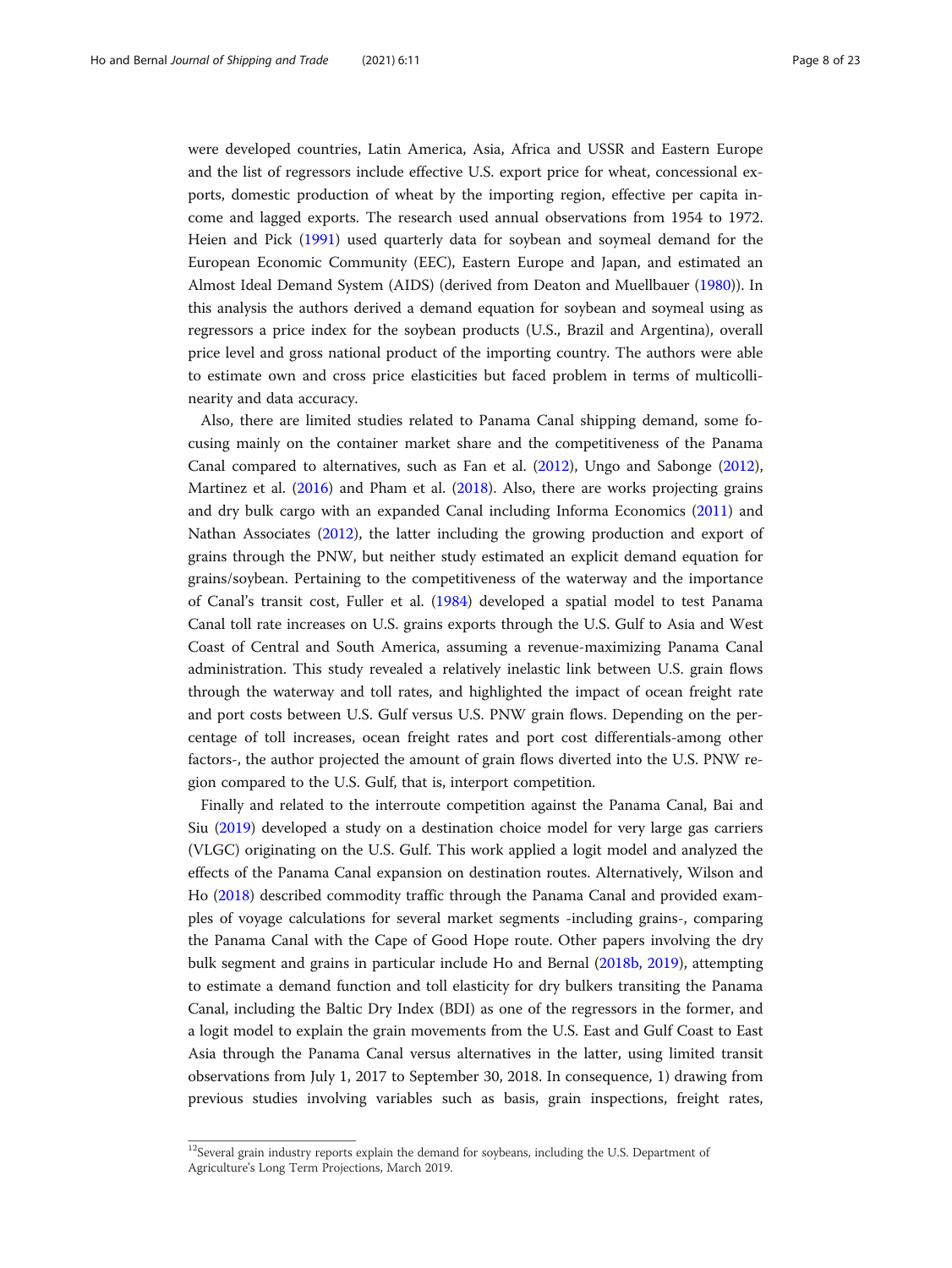alternative sources, U.S. dollar exchange rate and Panama Canal factors; 2) following the recommendation by Ho and Bernal [\(2019\)](#page-21-0) for further research on the factors impacting grain traffic through the Panama Canal, and 3) trying to fill the gap concerning estimating sea demand for grains and soybeans, we are attempting to fit a global demand model for soybean traffic through the Panama Canal, taking into consideration that ocean transportation demand for grains is mostly derived from the overall supply and demand for feedstock in the importing countries.

# Research model, data and methodology for the study Hypotheses and research model

Soybean is a high protein oilseed that is part of most Asian diets and is a major feed ingredient for poultry, pigs and livestock. According to the USDA, soybean demand is determined by increasing feed demand for poultry and pork production, being the result of growing meat consumption.<sup>12</sup> As income level and urbanization increases, so the demand for animal protein in the diet. Normally, soybean is imported by East Asian nations and crushed to produce soybean oil and soybean meal. Soybean oil is processed into cooking oil and biodiesel and soybean meal is fed directly to livestock.<sup>13</sup> Part of the demand for soybean in East Asia is satisfied by the United States, competing against Brazil and Argentina. Brazil is the number one soybean producer with close to 36% of global production. The U.S. share is about  $35\%$  and Argentina participation is  $11\%$ .<sup>14</sup> From the same source, China is the main importer of soybeans, representing 61.4% of total imports, followed by the European Union with 9.5% of global imports.<sup>15</sup> Because shipping demand for soybean transportation depends on the consumption of soybean at destination and it is driven by meat demand, global soybean traffic through the Panama Canal -including from the U.S. East Coast and Gulf to East Asia-, is a derived demand from soybean consumption. In other words, soybean is an input for the production of meat and the Panama Canal soybean traffic is a reflection of that demand.

In order to estimate our global demand model for soybean traffic through the Panama Canal as a derived demand for soybean consumption, we must attempt to incorporate explanatory variables that may impact soybean traffic through the waterway. Thus, we hypothesized the regressors for our estimation in terms of variables related to voyage costs and interport, interroute and inter-origin/intercountry competition. As previously mentioned, interport competition is the competition between the U.S. Gulf versus U.S. PNW. To estimate soybean traffic through the Panama Canal from the U.S. Gulf to East Asia and other destinations, we must include variables for interport competition. In other words, U.S. soybean exports from the U.S. Gulf area is a "prerequisite" for soybean traffic through the Panama Canal. As a result, it is necessary to incorporate into our research model the difference in soybeans inspections or cargo spread between U.S. Gulf versus U.S. PNW as a predictor for the growing interport

<sup>&</sup>lt;sup>13</sup>There are several other uses for soybean byproducts besides the ones mentioned in the paragraph. An example of the transformation of soybeans into oil and animal feed can be found in [https://ncsoy.org/media](https://ncsoy.org/media-resources/uses-of-soybeans/)[resources/uses-of-soybeans/.](https://ncsoy.org/media-resources/uses-of-soybeans/)<br><sup>14</sup>The calculation is for marketing year 2017/18 and comes from the U. S. Department of Agriculture's

Oilseeds: World Market and Trade, USDA-FAS, January 2020. Also, many Eastern Asian nations consider other soybean origins besides the United States, Brazil and Argentina. Nonetheless, they are the main sources.

<sup>&</sup>lt;sup>15</sup>China's share is for marketing year 2017/18 and it is sourced from U. S. Department of Agriculture's Oilseeds: World Market and Trade, USDA-FAS, January 2020.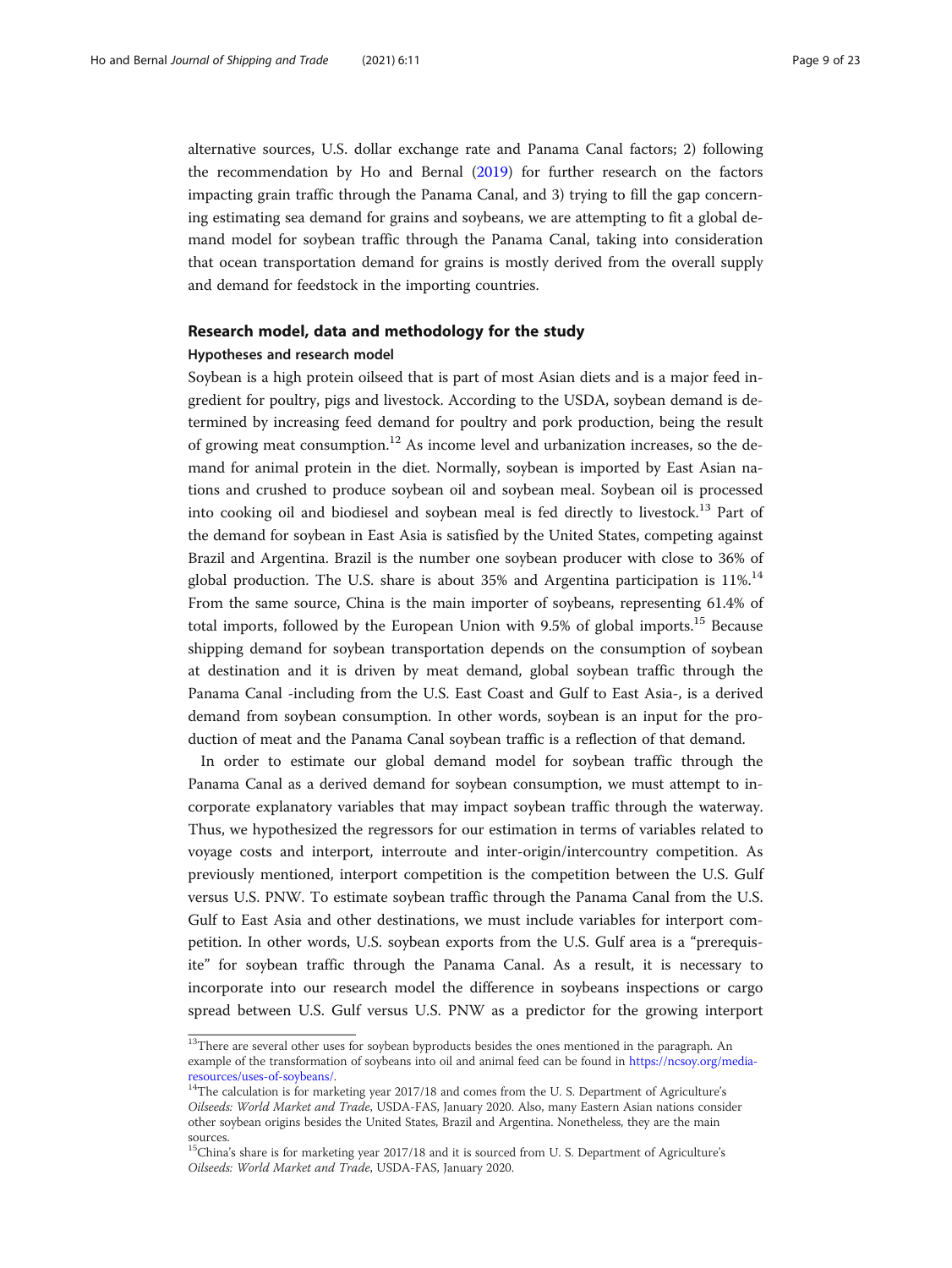competition, but keeping in mind that the U.S. Gulf and East Coast to East Asia is the main soybean route for the Panama Canal. When soybean spread is growing, U.S. Gulf flows is larger compared to PNW, meaning a greater probability of soybean flows through the Panama Canal.

Also, as part of the interport competition between the U.S. Gulf exports versus PNW, we are including in our model U.S. Gulf – Japan and PNW- Japan freight rate differentials or freight rate spread as predictors because of the relevance of ocean transportation cost. Harris ([1983](#page-21-0)) explained that ocean freight rates are part of the landed cost of grains at destination and Fuller et al. [\(1984](#page-21-0)) assumed that Panama Canal tolls are incorporated into ship costs and are, thus, included in ocean shipping rates for the routes involving the waterway. Thus, as the ocean freight rate spread between the U.S. Gulf versus PNW increases, that is, the cost of transporting soybeans from the U.S. Gulf to Japan increases relative to the PNW to Japan, we should expect fewer soybean flows through the Panama Canal.

Soybean basis for the U.S. Gulf export region is another explanatory variable that must be included in our research model because it reflects the supply and demand of soybeans for exports in the significant interport competition. Ideally, just as the case of the soybean cargo spread between U.S. Gulf compared to U.S. PNW, it would be a better idea to have the soybean basis differential between U.S. Gulf versus U.S. PNW as an explanatory variable. However, information for PNW soybean basis is not readily available as in the case of U.S. Gulf basis. For this reason, we are only incorporating U.S. Gulf soybean basis as predictor in our model and we are assuming it is influenced by both the PNW soybean basis and by alternative sources such as Brazil, as implied by Zhang and Houston [\(2005\)](#page-22-0) and Bullock and Wilson ([2019](#page-21-0)). With regard to soybean movement through the Panama Canal, it is highly seasonal and closely reflect the U.S. marketing year for the oilseed. Therefore, seasonality must be included as a dummy variable in our model, especially from October to March and it is expected to be positively related to soybean traffic through the Panama Canal (Fig. [4](#page-10-0)).

Aiming to incorporate the effect of the increasing inter-origin/intercountry competition in our analysis of the Panama Canal soybean traffic- roughly following the concept of including South America soybean production as an explanatory variable as Zhang and Houston [\(2005\)](#page-22-0), and taking as reference several studies of the U.S. market share for soybeans compared to Brazil-, we are including soybean exports from Brazil to East Asia as a regressor. To the best of our knowledge, information about soybean exports to East Asia -that is China, Japan, South Korea and Taiwan-, are only readily available for Brazil on a monthly basis. Nonetheless, given the importance of Brazil as the main producer and exporter of soybeans, we can assume Brazilian exports as a good proxy for the intercountry competition for our model. As Brazil soybean exports to East Asia increase, Canal's soybean traffic shall be negatively impacted given the fact that a meager 148.1 thousand metric tons of soybeans from Brazil to East Asia has transited through the Panama Canal between fiscal years 2015–19, meaning the vast majority of Brazilian soybeans to East Asia do not involve the waterway. Also, we are incorporating the average U.S. dollar index as an explanatory variable to factor in the relative price of U.S. soybeans compared to alternative sources such as Brazil, seeking to parallel Saghaian et al. [\(2014\)](#page-21-0). According to basic economic theory, as the exchange rate for the U.S. dollar increases- ceteris paribus-, U.S. soybeans becomes less attractive to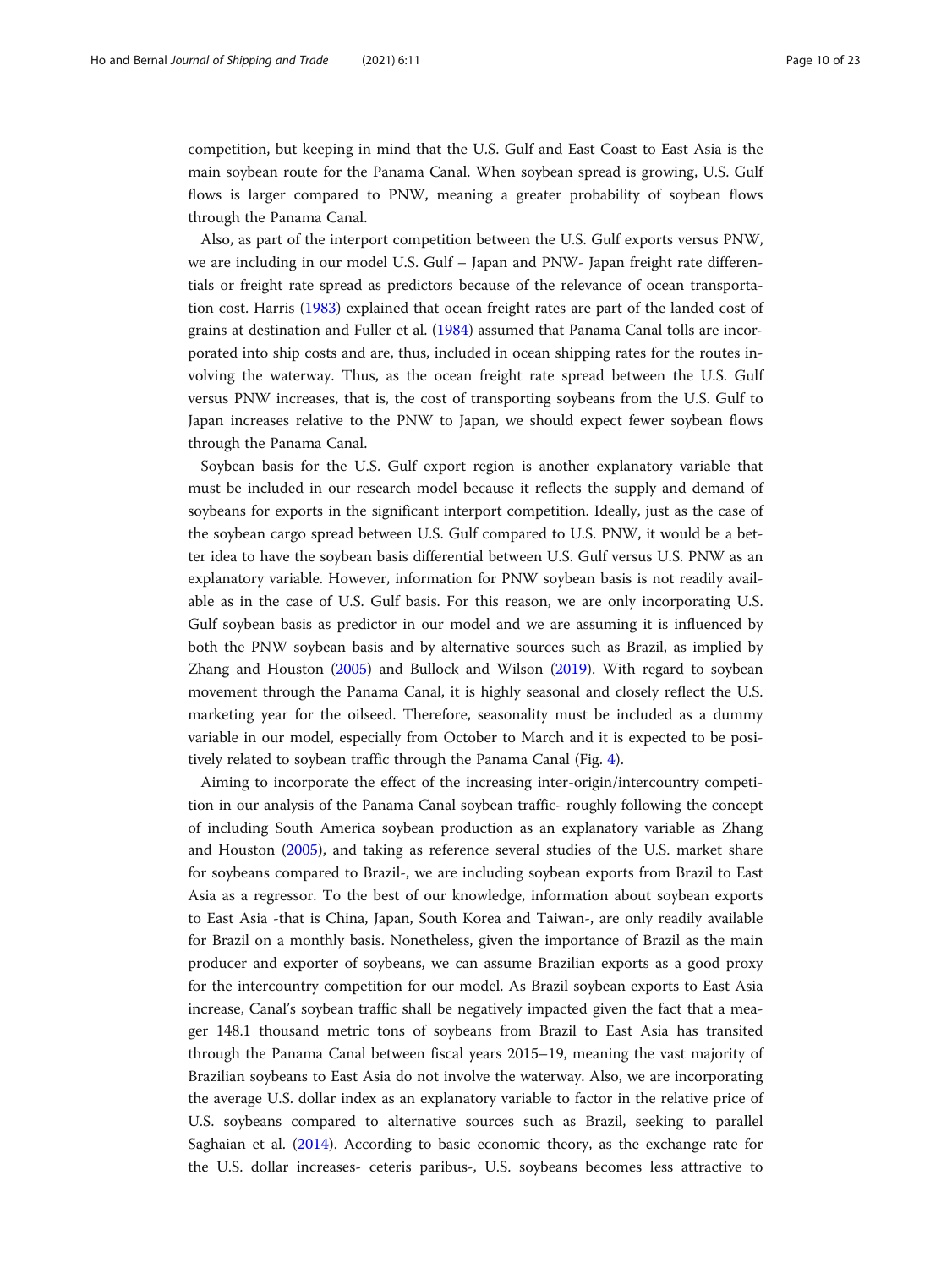<span id="page-10-0"></span>

foreign buyers, thus as the value of the U.S. dollar increases, U.S. soybeans flows through the Panama Canal shall decline, mainly in the U.S. Gulf and East Coast to East Asia route.

For the dry bulk vessel demand and interroute competition between the Panama Canal and alternative routes, for the former we hypothesized the Baltic Dry Index (BDI) for dry bulkers as a reflection of the activity level of bulkers transporting grains and it is assumed to have positive impact on Canal's traffic as this index goes up. In contrast, bunker cost in Houston should reflect part of the voyage cost of transiting the Panama route compared to alternatives and represents the fuel cost of dry bulkers with soybeans out of the U.S. Gulf. For this reason, as fuel price increases, shorter routes such as Panama are more attractive than longer alternatives. Finally, Panama Canal effective toll rate is the most important predictor that we shall include in our demand model for soybeans through the interoceanic waterway. That is, with this variable we want to test how significant Panama Canal transit cost is for grain traffic through the waterway. Based on voyage cost calculations, we can assess the significance of toll rate in the interport competition between soybeans from the U.S. Gulf compared to the PNW, in the interroute competition between soybeans from the U.S. Gulf through Panama compared to alternative routes (i.e. Cape of Good Hope for the export to East Asia) and perhaps the inter- origin competition of U.S. soybeans from the U.S. Gulf compared to Brazil. As Fuller et al. [\(1984\)](#page-21-0) theorized, the amount of toll rate increase may have a negative impact on the flow of soybeans through the U.S. Gulf in favor of the PNW. Consequently, as Panama Canal toll rates increase, soybean movements through the waterway shall decrease, diminishing the attractiveness of Panama as a route for soybeans.

## Data, variables and sample

For our analysis of a soybean demand function through the Panama Canal, taking into consideration voyage costs and interport, interroute and inter-origin competitions, we are using nine different datasets with different time spans, metrics and periodicities (e.g. daily, weekly, and monthly) to represent the dependent and independent variables of our research. We include open source statistics from different agencies of the U.S. Department of Agriculture (USDA), Brazil's Secretariat of Foreign Trade (SECEX) and Macrotrends.net for average U.S. dollar index, and proprietary data from Clarksons and the Panama Canal Authority (Table [1](#page-11-0)). Given the different periodicities of the data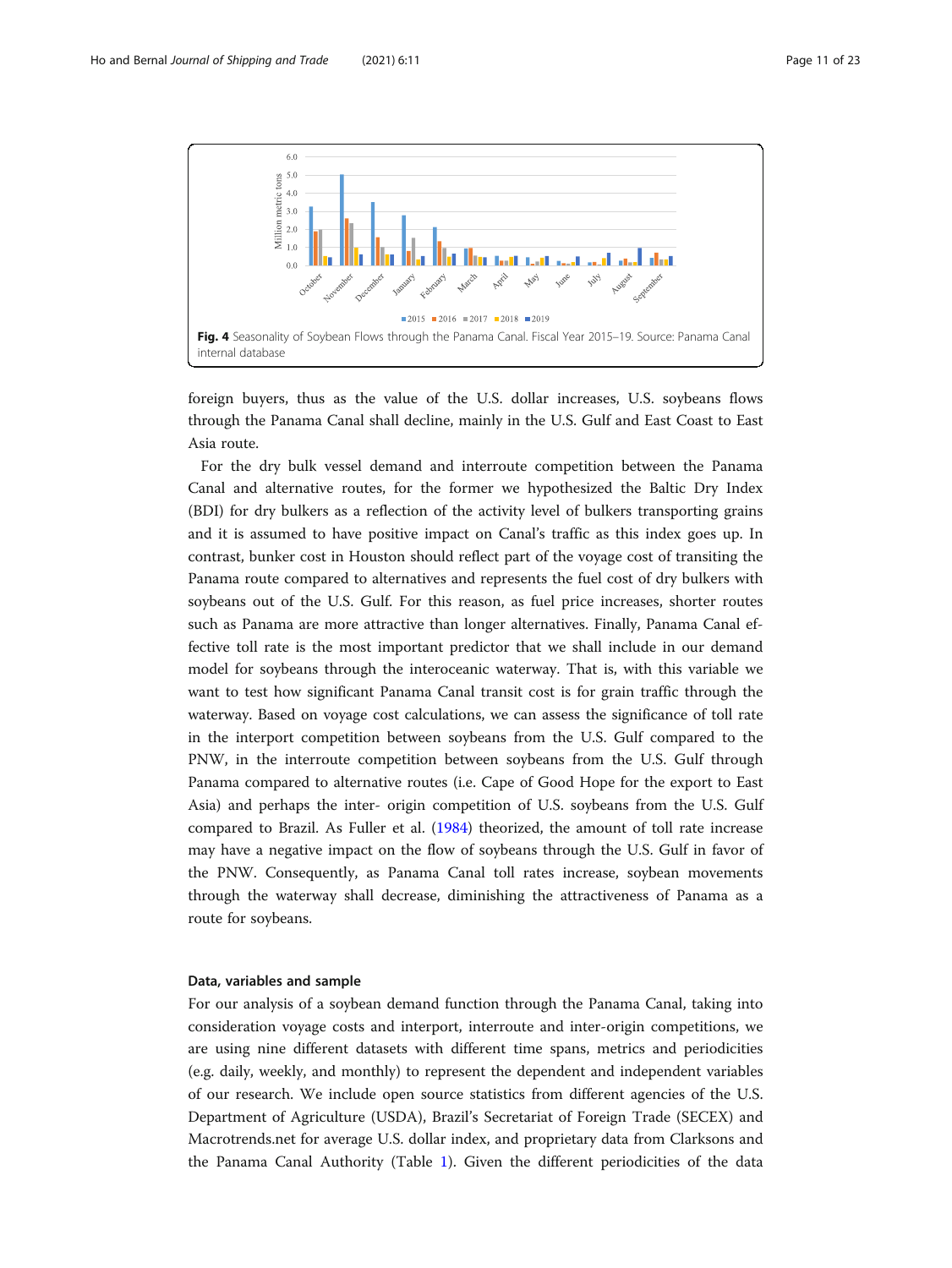| Data                                                         | Metric              | <b>Periodicity Source</b> |                                                    | <b>Beginning</b><br>Date                                      | Explanation                                                                                                                                                                                              |
|--------------------------------------------------------------|---------------------|---------------------------|----------------------------------------------------|---------------------------------------------------------------|----------------------------------------------------------------------------------------------------------------------------------------------------------------------------------------------------------|
| Global<br>Soybean<br>Inspections<br>U.S. Gulf vs<br>U.S. PNW | In 1000<br>bushels  | Weekly                    | USDA-Grain<br>Transportation<br>Report             | January 12,<br>1994                                           | To calculate the difference or<br>"spread" between U.S. Gulf vs<br>U.S. PNW soybean inspections for<br>exports                                                                                           |
| U.S. Gulf and<br>U.S. PNW<br>Freight Rates                   | US\$/metric<br>tons | Monthly                   | USDA- Grain<br>Transportation<br>Report            | January 1996                                                  | To calculate the difference of<br>"spread" between U.S. Gulf-<br>Japan and U.S. PNW- Japan<br>freight rates as a proxy to East<br>Asia.                                                                  |
| U.S. Gulf<br>Soybean Basis                                   | US\$/<br>bushels    | Daily                     | USDA-<br>Agricultural<br>Marketing<br>Service      | July 25, 2005<br>but complete<br>series since<br>April 32,006 | Daily (Monday to Friday, except<br>holidays).                                                                                                                                                            |
| <b>Baltic Dry</b><br>Index (BDI)                             | Composite<br>Index  | Monthly                   | Clarksons                                          | January 1985                                                  | Index for general dry bulk<br>activity,                                                                                                                                                                  |
| Houston HSFO<br>380 cst 3.5% S                               | US\$/metric<br>tons | Monthly                   | Clarksons                                          | January 1990                                                  | High Sulfur Fuel Oil in Houston,<br>with 3.5% Sulfur                                                                                                                                                     |
| Brazil's<br>seaborne<br>soybean<br>exports to<br>Fast Asia   | Metric tons         | Monthly                   | Secretariat of<br>Foreign Trade<br>(SECEX)- Brazil | January 1997                                                  | The summation of Brazilian<br>soybean exports to China, Japan,<br>South Korea and Taiwan.                                                                                                                |
| U.S. dollar<br>index                                         | Index               | Monthly                   | Macrotrends.net January 1, 1973                    |                                                               | Broad price- adjusted U.S. dollar<br>index by the Federal Reserve,<br>adjusted for the aggregated<br>home inflation rates of all<br>included currencies.<br>Measurement of U.S. dollar<br>exchange rate. |
| <b>Fffective Toll</b><br>Rate Panama<br>Canal                | US\$ per<br>PC/UMS  | Monthly                   | Panama Canal                                       | October 1994                                                  | Obtained from dividing total toll<br>amount of vessels loaded with<br>soybeans, divided by the<br>Panama Canal Universal<br>Measurment System (PC/UMS), a<br>volumetric measurement.                     |
| Global<br>Soybean<br>Flows-<br>Panama Canal                  | Long tons           | Monthly                   | Panama Canal                                       | October 1996                                                  | Converted to metric tons.                                                                                                                                                                                |

<span id="page-11-0"></span>

proposed for our research, the final statistics representing our dependent and independent variables will be transformed into monthly and quarterly figures in order to run the OLS models.

The global soybean inspections data for exports out of the U.S. Gulf and U.S. Pacific Northwest from the USDA's Grain Transportation Report (GTR) is a weekly publication released every Thursday and represent interport competition because the United States may export soybeans from both regions. To obtain monthly and quarterly statistics, we added both weekly U.S. Gulf and PNW soybeans inspections, respectively, then subtracted PNW from U.S. Gulf inspections to obtain the cargo spread on a monthly and quarterly basis. From the same GTR, monthly ocean freight rates for grains (US\$/ metric tons)- including soybeans- departing from the U.S. Gulf and U.S. PNW regions to Japan is a proxy for the East Asia region, representing the ocean transportation cost for the interport competition. We use the time series of freight rates to Japan because it is larger compared to the much shorter time span for freight rates to China. Freight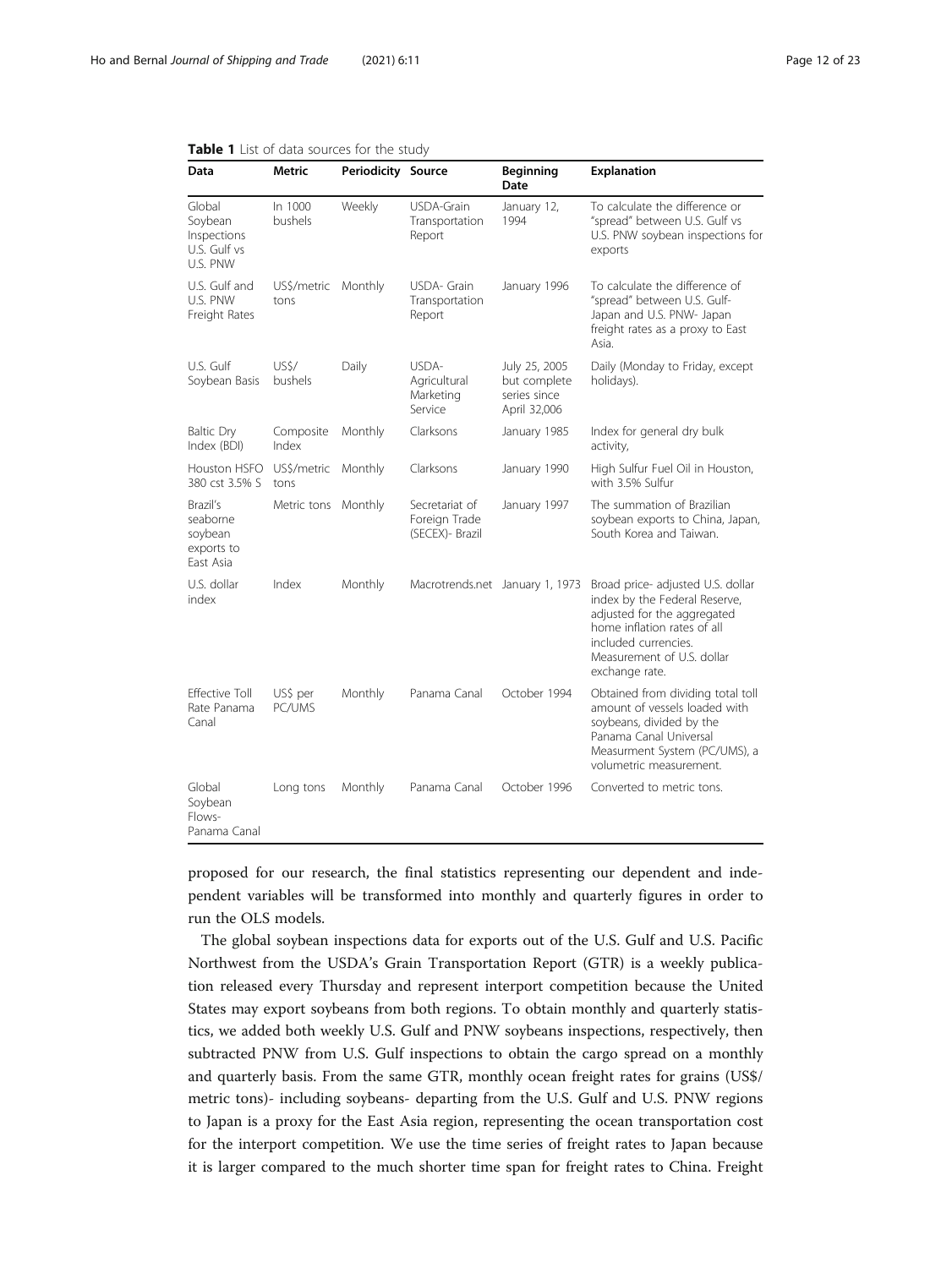rate differential is obtained by subtracting U.S. PNW- Japan freight rate from U.S. Gulf – Japan freight rate. For the quarterly freight rate differential, we simply calculate a 3 month average. With regard to the daily data for the soybean price basis at U.S. Gulf export elevators, the information is available from the U.S. Department of Agriculture's Agricultural Marketing Service (AMS) and it is an indicator of export demand for soybeans at the U.S. Gulf elevators as explained by Treasure ([2015](#page-22-0)) and Bullock and Wilson  $(2019)$ <sup>16</sup> Daily soybean basis were averaged into monthly and quarterly statistics.

To incorporate factors that may impact the ocean transportation cost of soybeans from the U.S. Gulf to East Asia thorough the Panama Canal or alternatives, mainly the Cape of Good Hope route, we integrated monthly Baltic Dry Index (BDI) data for dry bulkers and monthly bunker cost for Houston (HSFO 380 cst, 3.5% sulphur) from Clarksons. The BDI series from Clarksons begins in January 1985. On the other hand, the Houston HSFO 380 cst, 3.5% sulphur series from Clarksons begins in January 1990. Both quarterly BDI and Houston bunker price are averages derived from the monthly data. In terms of the growing inter-origin or inter country competition for U.S. soybean exports, we have monthly Brazilian seaborne soybean export data to East Asia (China, Japan, South Korea and Taiwan) from Brazil's Secretariat of Foreign Trade (SECEX) in metric tons, a series that starts from January 1997. For the quarterly Brazilian seaborne exports, it is a 3 month summation. Also, to take into account the impact of the U.S. dollar's exchange rate on U.S. soybean exports, we add the monthly average U.S. dollar index as provided by Macrotrends.net. This monthly average U.S. dollar index series begins in January 1, 1973. Likewise, the quarterly dollar index is a 3 month average.

Additionally, as the explanatory variable for the effect of the Panama Canal and as a crucial variable in the interroute competition, we included the effective toll rate for all dry bulk vessels transiting the Panama Canal with soybeans as majority cargo.<sup>17</sup> The effective toll rate is calculated by dividing monthly or quarterly total toll amount paid (U.S. dollar) by vessels loaded with soybeans through the Panama Canal by monthly or quarterly total Panama Canal vessel tons (Panama Canal's Universal Measurement System or PC/UMS) of those vessels with soybeans. PC/UMS tons are the volumetric vessel capacity measure of the waterway. The effective toll rate calculated is in U.S. dollar per PC/UMS. The original total toll rate and total PC/UMS are monthly series beginning in October of fiscal year 1995 (October of 1994 in calendar year). Finally, monthly global soybean flow through the Panama Canal, converted from long tons into metric tons, is the dependent variable for this study and begins in October of fiscal year 1997, which is October 1996 in calendar year. The quarterly global soybean flow is a 3 month aggregation.

Because U.S. Gulf soybean basis begins on April 3, 2006, this is the shortest time series of the entire datasets for the study. This means that the length of time for the monthly, monthly- transformed and the quarterly- transformed data is determined by this time series. Consequently, the beginning date for the monthly and monthly- transformed data is April 2006 while the beginning data for the quarterly transformed data

<sup>&</sup>lt;sup>16</sup>Soybean basis at the U.S. Gulf is in weekdays from Monday through Fridays but excluding holidays. In other words, there is no soybean basis posted on weekends and holidays.

 $17$ Vessels may transit the Panama Canal with several grain types, so, toll rate is assigned to the largest grain type. However, toll rate is the same regardless of the grain type. For example, the same toll rate for a particular dry bulker will be assessed whether fully loaded with corn, soybean, wheat, sorghum, etc.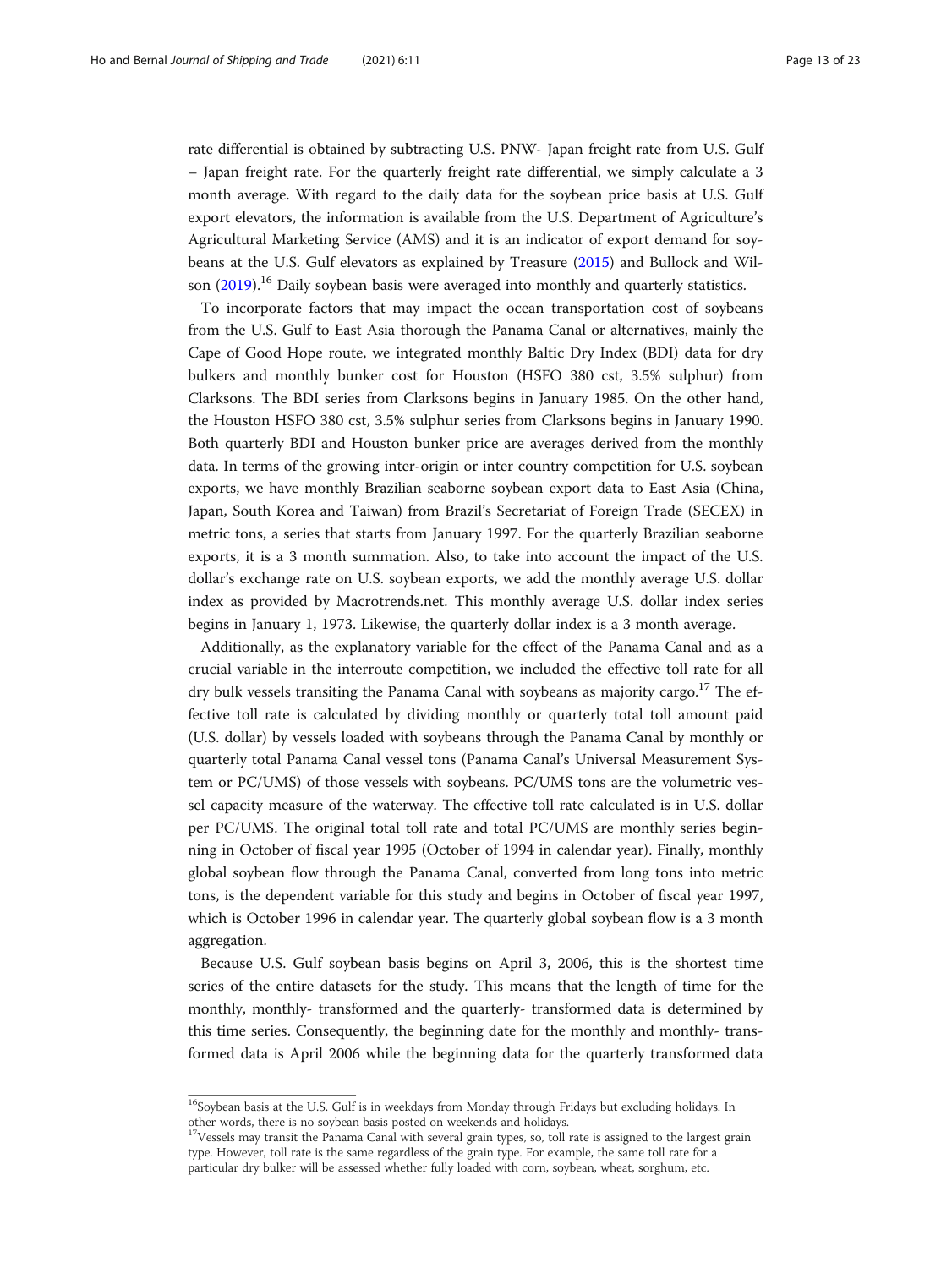<span id="page-13-0"></span>is the third quarter of 2006, which includes the months of April through June of 2006. The ending date for the entire datasets in our analysis is September 2019, the last month of fiscal year 2019. Daily U.S. Gulf soybean basis and average U.S. dollar index data, as well as weekly cargo spread inspections data were grouped into monthly and quarterly data. Monthly freight rate spread was also calculated. Once monthly cargo and freight rate spread were calculated, these variables were also grouped into quarters along with the monthly Baltic Dry Index, Houston bunker cost, Brazilian soybean exports to East Asia and Panama Canal effective toll rate. Conversely, seasonality is represented with a dummy variable with a value of 1 for the months of October to March, representing the high soybean traffic months/quarters through the Panama Canal.

#### Methodology- model specification

Given the importance of the set of explanatory variables discussed- voyage costs, inter origin/inter country, interroute and interport competition-, previous studies and methodologies, the need to include seasonality and Panama Canal tolls to fit a demand model for soybean traffic through Panama --assuming that ocean transportation demand for soybean is a derived demand for feedstock in the importing countries-- and given the diverse periodicities and availabilities of our data, we are estimating two sets of soybean traffic demand through the waterway using Ordinary Least Square (OLS) as the procedure for estimation: one set is a demand function for soybean through the Panama Canal using monthly and monthly- transformed data (Table 2) and the other estimation is based on quarterly- transformed data (Table [3\)](#page-14-0), parallel to Heien and Pick (1991).

The general specification for our soybean traffic model through the Panama Canalincluding the expected signs for each of the regressors-, is the following:

Soybeanmt ¼ F C; Tollrateð Þ <sup>−</sup> ; Seasonalityð Þ <sup>þ</sup> ; Soybeanbasisð Þ <sup>þ</sup> ; Gulfpnwspreadð Þ <sup>−</sup> ; Spreadcargoð Þ <sup>þ</sup> ;Avgdollarindexð Þ <sup>−</sup> ; BDIð Þ <sup>þ</sup> ; Bunkerhoustonð Þ <sup>þ</sup> ; Brazileastasiamtð Þ <sup>−</sup> <sup>Þ</sup> ð1Þ

where

Soybeanmt: soybean cargo through the Panama Canal in metric tons. C: Constant term

| Variable                      | <b>Mean/ Standard Deviation</b> | <b>Highest/Lowest Value</b> |
|-------------------------------|---------------------------------|-----------------------------|
| Soybeanmt (MT)                | 1,031,392/ 1,040,476            | 5,041,297/62,167            |
| Tollrate (\$/ PC/UMS)         | 4.37/0.87                       | 5.82/2.90                   |
| Soybeanbasis (\$/bushel)      | 60.36/32.64                     | 212.16/-9.08                |
| Gulfpnwspread (\$/MT)         | 21.67/8.74                      | 60.9/8.31                   |
| Spreadcargo (million bushels) | 45,590/36,071                   | 148,597/ -14,775            |
| Avgdollarindex                | 91.31/6.53                      | 103.2/80.2                  |
| <b>BDI</b>                    | 2297/2316                       | 10.843/306                  |
| Bunkerhouston (\$/ ton)       | 427.9/149.9                     | 722.1/126.0                 |
| Brazileastasiamt (MT)         | 2,736,524/2,485,920             | 9,952,497/0                 |
| 162 observations              |                                 |                             |

| <b>Table 2</b> Descriptive statistics for monthly and monthly-transformed data |  |  |  |
|--------------------------------------------------------------------------------|--|--|--|
|--------------------------------------------------------------------------------|--|--|--|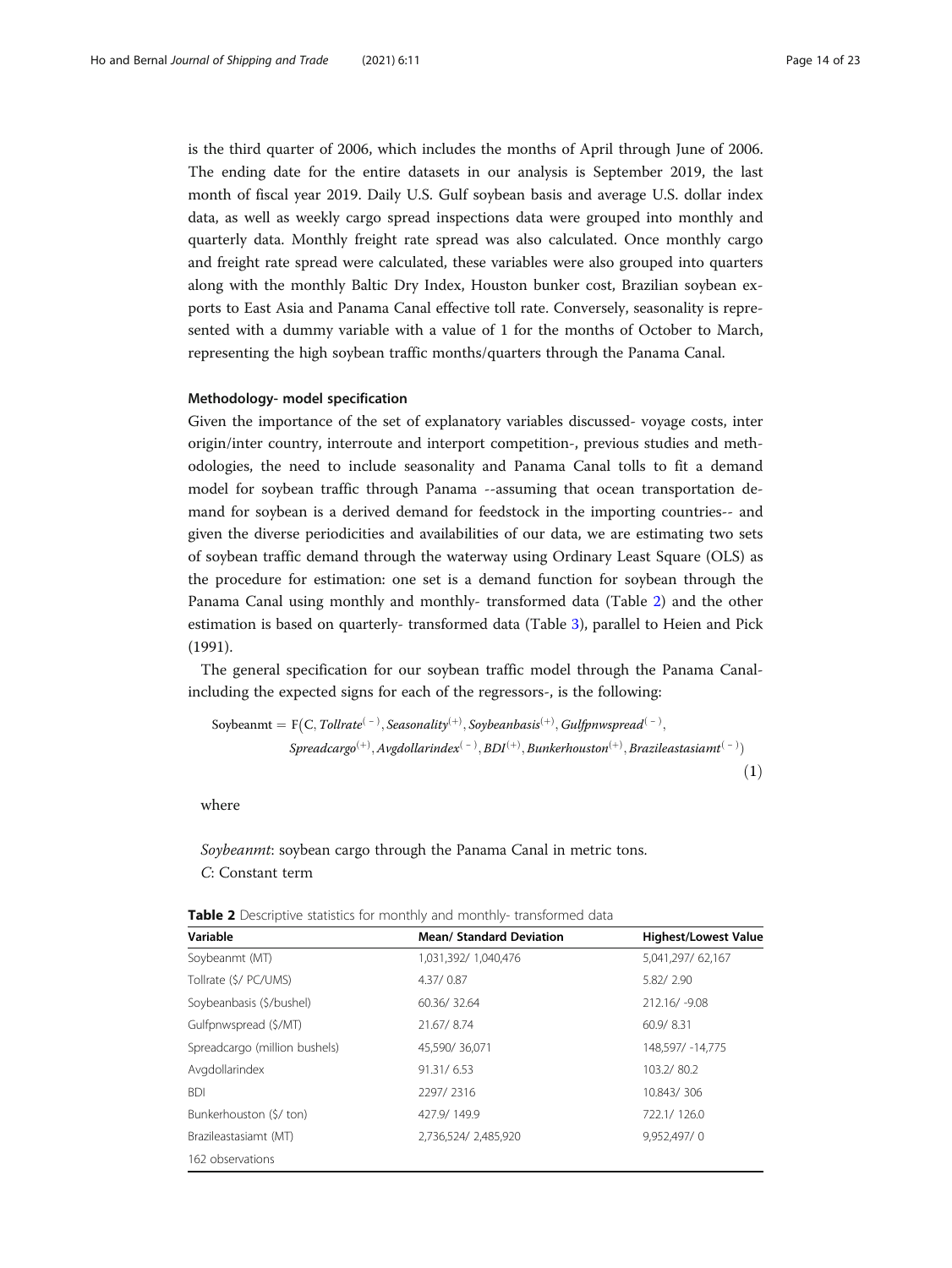<span id="page-14-0"></span>

|  |  |  |  |  |  |  | <b>Table 3</b> Descriptive statistics for quarterly-transformed data |  |
|--|--|--|--|--|--|--|----------------------------------------------------------------------|--|
|--|--|--|--|--|--|--|----------------------------------------------------------------------|--|

| Variable                      | <b>Mean/ Standard Deviation</b> | <b>Highest/Lowest Value</b> |
|-------------------------------|---------------------------------|-----------------------------|
| Soybeanmt (MT)                | 3,074,706/2,934,225             | 11,806,474/437,729          |
| Tollrate (\$/ PC/UMS)         | 4.37/0.87                       | 5.63/2.90                   |
| Soybeanbasis (\$/bushel)      | 60.36/30.37                     | 154.96/5.5                  |
| Gulfpnwspread (\$/MT)         | 21.67/8.49                      | 52.13/9.01                  |
| Spreadcargo (million bushels) | 136,773/93,047                  | 329,173/9667                |
| Avgdollarindex                | 91.31/6.52                      | 102.17/80.97                |
| <b>BDI</b>                    | 2297/2298                       | 10.274/358                  |
| Bunkerhouston (\$/ ton)       | 457.9/148.4                     | 697.1/140.1                 |
| Brazileastasiamt (MT)         | 8,209,571/6,782,727             | 26,215,027/236,413          |
| 54 observations               |                                 |                             |

Tollrate: Effective toll rate for dry bulkers with soybeans shipped through the Panama Canal.

Seasonality: a dummy variable with a value of 1 for the high season for soybeans through the Panama Canal (October to March); O otherwise.

Soybeanbasis: the difference between the local/spot/flat cash price of soybeans at the U.S. Gulf and its nearest future price.

Gulfpnwspread: the freight rate differential between U.S. Gulf- Japan versus U.S. PNW- Japan freight rate.

Spreadcargo: the difference in soybeans inspections for exports from the U.S. Gulf versus U.S. PNW.

Avgdollarindex: index representing the average dollar value compared to other currencies.

BDI: Baltic Dry Index. An index of vessel activity for the dry bulk segment, assumed to have an impact on Panama Canal traffic.

Bunkerhouston: the price of High Sulphur Fuel Oil (HSFO) 380 cst, 3.5% sulphur in Houston, as representative of the cost of fuel in the U.S. Gulf region.

Brazileastasiamt: Brazil soybean exports to China, Japan, South Korea and Taiwan, in metric tons.

Some of the models will include the same set of explanatory variables in logarithm form, except for the regressor for seasonality.

## Analysis and results

The following is the sequence of models for the estimation of a global soybean traffic through the Panama Canal using OLS, based on the monthly, monthly- transformed and quarterly transformed data we have developed for this study. This sequence of models is based on the evaluations of our regressors in terms of statistical significance, expected sign and taking into consideration any violation of the assumptions of the classical normal linear model, such as multicollinearity, autocorrelation and heteroscedasticity. First, we present the results of the estimations based on monthly and monthly- transformed statistics (Table [2](#page-13-0)), followed by the results of the estimations based on quarterly- transformed data (Table 3).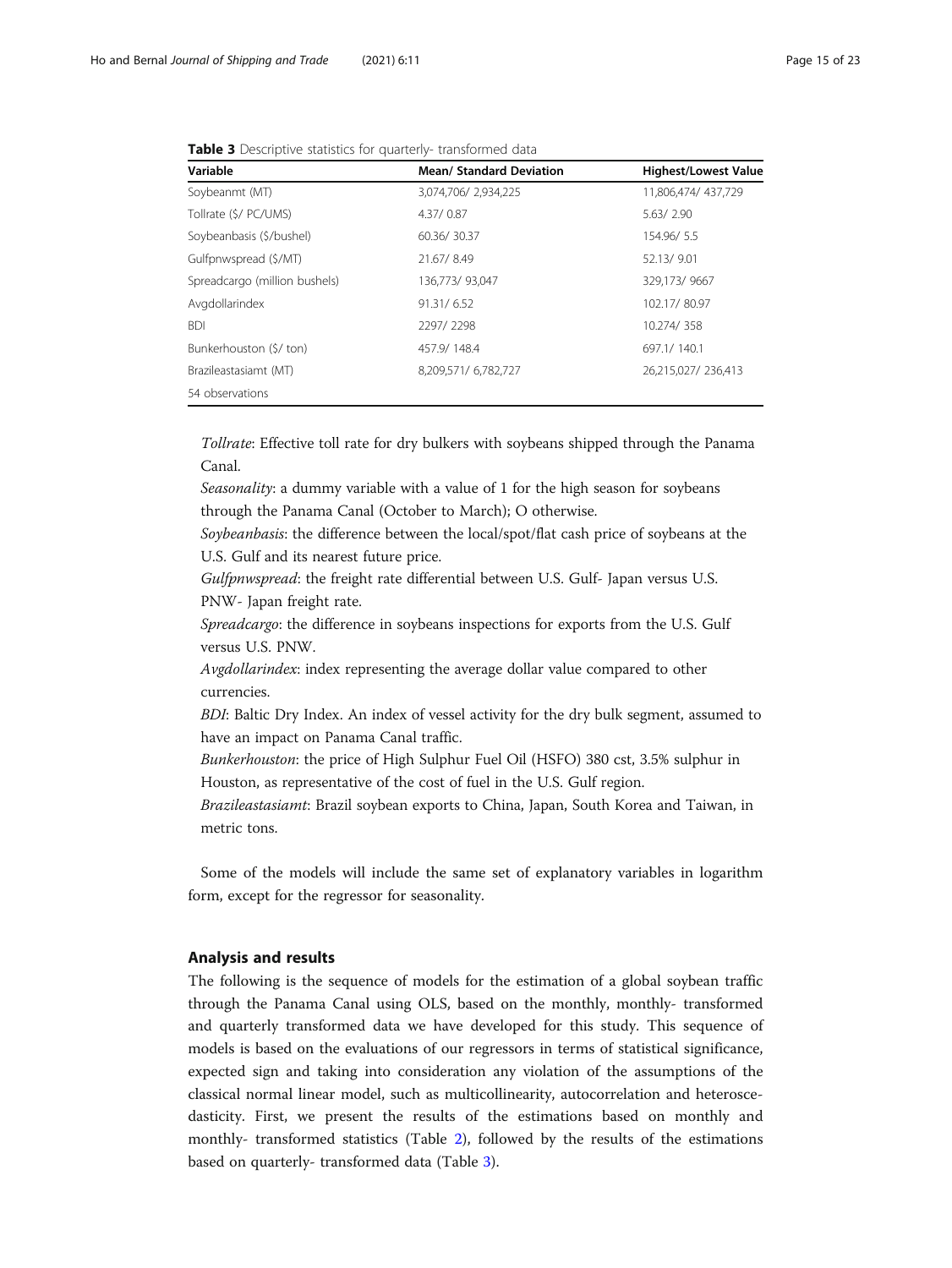#### Estimation with the monthly and monthly- transformed data (Table [4](#page-16-0))

For the monthly and monthly- transformed data, Model 1 is the general form model attempting to include all the explanatory variables discussed previously for the soybean traffic demand through the Panama Canal. However, predictors such as Gulfpnwspread, BDI, Bunkerhouston and Brazileastasiamt were not statistically significant. Besides BDI, Brazileastasiamt and Bunkerhouston did not post the expected signs and there is evidence of high multicollinearity among several of the regressors, based on the correlation among those predictors and on the Variance Inflation Factor (VIF). Model 2 is an attempt to get rid of all insignificant and wrong signed predictors. This model is much better in terms of expected signs, significant explanatory variables and minimal multicollinearity. However, there is evidence of first order autocorrelation.<sup>18</sup> Model 3 is Model 2 with first order autocorrelation fixed;<sup>19</sup> however Tollrate and Soybeanbasis became statistically insignificant after the autocorrelation correction. Model 4 is the logarithm representation of Model 3, with minimal multicollinearity but still with evidence of first order autocorrelation. Nonetheless, Model 4 is in logarithm form and has a better fit than Model 3. Finally, Model 5, also in logarithm form, is derived from Model 4 but with the first order autocorrelation fixed.<sup>20</sup> Therefore, Model 5 is the best estimation of soybean demand through the waterway using monthly- transformed data in terms of expected signs, significant predictors, minimal multicollinearity plus no evidence of heteroscedasticity.<sup>21</sup> Additionally, Model 5 provides us with a toll rate elasticity for soybean cargo through the Panama Canal and it is the best estimation of soybean traffic using the monthly and monthly- transformed data.

#### Estimation with the quarterly- transformed data

After attempting to estimate soybean demand models based on monthly and monthlytransformed data, the following table includes the sequence of models for the estimation of a global soybean traffic through the Panama Canal, based on the quarterlytransformed data we have developed for this study and parallel to Heien and Pick (1991). As in the previous sequence, we are evaluating our predictors in terms of statistical significance, expected sign and taking into consideration any violation of the assumptions of the classical normal linear model, such as multicollinearity, autocorrelation and heteroscedasticity. In this sequence, Model 9 is the only one in logarithm form (Table [5](#page-17-0)).

For the quarterly- transformed data, Model 6 is the general form model attempting to include all the explanatory variables previously discussed for the soybean traffic demand through the Panama Canal and with the same issues in terms of wrong signs, statistically insignificant predictors and high multicollinearity as in the case of Model 1 of the monthly-transformed estimation but with no evidence of autocorrelation. In Model 7 we get rid of all insignificant and wrong signed predictors, except Soybeanbasis and Gulfpnwspread with the expected signs. Model 7 is much better in terms of expected signs, significant explanatory variables, lower multicollinearity and no evidence of first

 $18$ The first order autocorrelation was detected using the Breusch-Goftrey Serial Correlation LM Test after checking the Durbin Watson statistic.

<sup>&</sup>lt;sup>19</sup>Here we used the Hildred-Lu procedure. The first observation was lost because of the differencing process.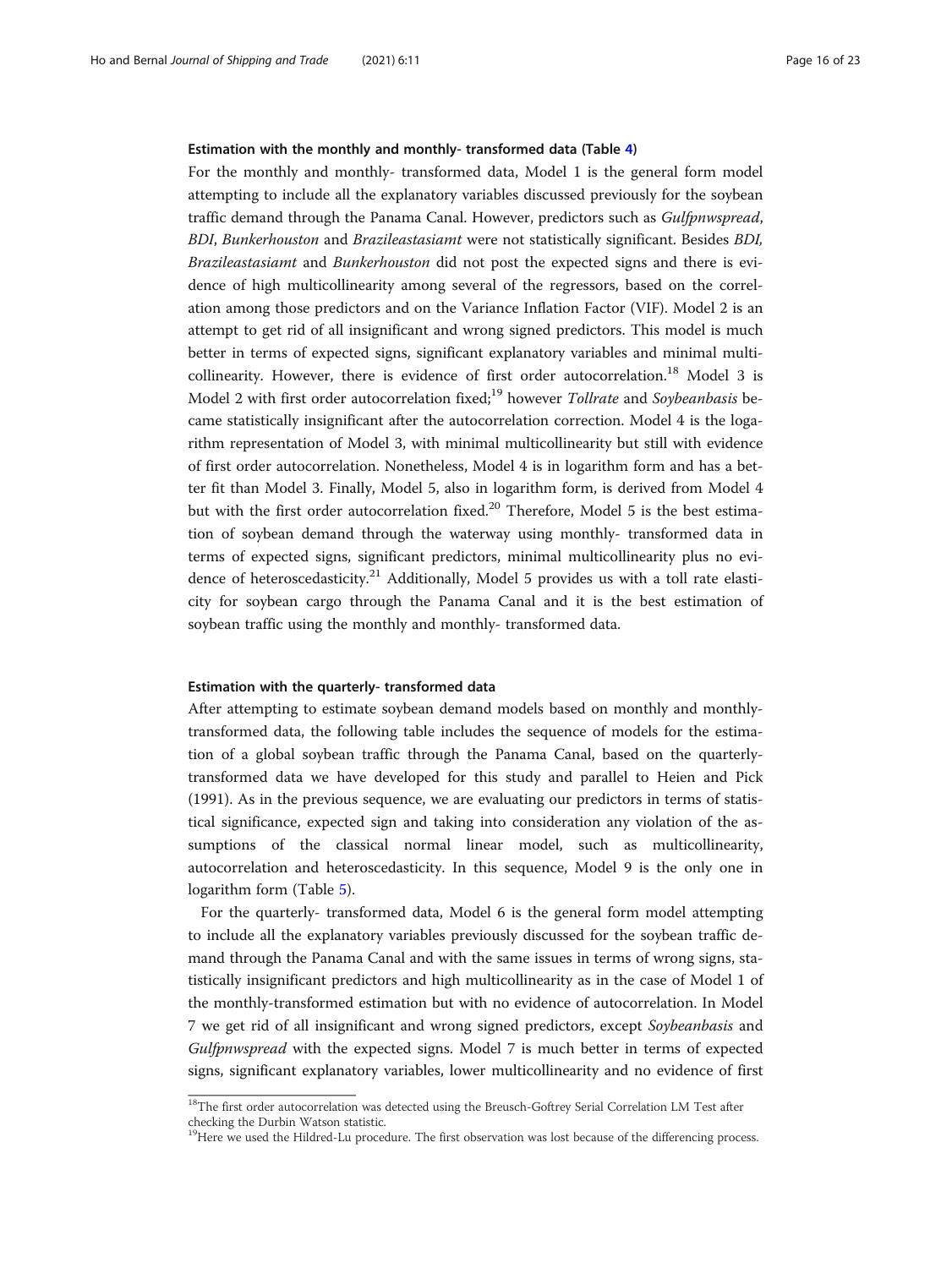| Regressor                 | Model 1                                   | Model 2                                 | Model 3                           | Model 4 (Log)                          | Model 5 (Log)                          |
|---------------------------|-------------------------------------------|-----------------------------------------|-----------------------------------|----------------------------------------|----------------------------------------|
| Constant                  | 5887857 <sup>a</sup><br>(1536408)         | 4145769ª (745,<br>464.4)                | 4421513 <sup>a</sup><br>(1042541) | $17.15576^{\text{a}}$<br>(3.300358)    | 13.42014 <sup>b</sup><br>(5.199399)    |
| Tollrate                  | $-244,005.6^{\mathrm{b}}$ (106,<br>630.3) | $-157,160.1^{\circ}$ (58,<br>077.16     | $-104.081.6$ (88.<br>316.8)       | $-0.812613$ <sup>a</sup><br>(0.229335) | $-0.681838$ <sup>a</sup><br>(0.185108) |
| Seasonality               | 790,500.4 <sup>a</sup> (116,<br>$500.1$ ) | 785,348.9ª (104,<br>969.6)              | 592,911.9ª (77,<br>210.10)        | 1.079006 <sup>a</sup><br>(0.107222)    | $0.538028$ <sup>a</sup><br>(0.089732)  |
| Soybeanbasis              | 3284.590° (1766,<br>172)                  | 4530.940 <sup>a</sup><br>(1550.152)     | 2777.432<br>(1794.398)            | $0.263091^a$<br>(0.085413)             | $0.265311^a$<br>(0.075072)             |
| Gulfpnwspread             | 3714.292<br>(9480.765)                    |                                         |                                   |                                        |                                        |
| Spreadcargo               | 16.94435 <sup>a</sup><br>(1.904329)       | 16.49192 <sup>a</sup><br>(1.565453)     | $15.12522^a$<br>(1.467617)        | 0.5220436 <sup>a</sup><br>(0.060453)   | $0.402326^{\text{a}}$<br>(0.050482)    |
| Avgdollarindex            | $-53,942.85$ <sup>a</sup> (15,<br>535.92) | $-41,945.90$ <sup>a</sup><br>(8409.316) | $-47.349.49a$ (12.<br>088.5)      | $-2.123237$ <sup>a</sup><br>(0.741618) | $-1.032270^{\circ}$<br>(0.602624)      |
| <b>BDI</b>                | $-54.30246$<br>(40.93568)                 |                                         |                                   |                                        |                                        |
| Bunkerhouston             | $-512.0802$<br>(597.8654)                 |                                         |                                   |                                        |                                        |
| Brazileastasiamt          | 0.017885<br>(0.033225)                    |                                         |                                   |                                        |                                        |
| Observations              | 162                                       | 162                                     | 161                               | 162                                    | 161                                    |
| $R^2$                     | 0.756303                                  | 0.750016                                | 0.632053                          | 0.771424                               | 0.664786                               |
| Adjusted $R^2$            | 0.741874                                  | 0.742003                                | 0.620183                          | 0.763754                               | 0.652983                               |
| Durbin Watson             | 1.021043                                  | 1.002577                                | 1.716442                          | 1.109859                               | 1.688698                               |
| Akaike Info.<br>Criterion | 29.25369                                  | 29.22978                                | 28.93424                          | 1.524676                               | 1.128118                               |

<span id="page-16-0"></span>

|  |  |  |  |  |  |  | <b>Table 4</b> OLS estimation of sovbean traffic using monthly- transformed data |  |
|--|--|--|--|--|--|--|----------------------------------------------------------------------------------|--|
|--|--|--|--|--|--|--|----------------------------------------------------------------------------------|--|

Standard errors in parenthesis. <sup>a</sup> at 1% significance level, <sup>b</sup> at 5% significance level, <sup>c</sup> at 10% significance level

order autocorrelation compared to Model 6 but Gulfpnwspread remains statistically insignificant. In Model 8 we get rid of *Gulfpnwspread* and obtain a model with the expected signs and significance in the coefficients, low multicollinearity and no evidence of first order autocorrelation and heteroscedasticity.<sup>22</sup> Finally, Model 9 is Model 8 in logarithm form with expected signs and statistical significance of coefficients, with low multicollinearity and no evidence of heteroscedasticity and no first order autocorrelation.<sup>23</sup>

From the list of models, Model 9 is the best estimation of a global demand model for soybean traffic through the Panama Canal in terms of significant variables with the expected signs, no violation of the classical assumptions for OLS estimation, high  $R^2$  and adjusted  $R^2$  and, more importantly, the lowest Akaike Information Criterion (AIC) of all the previously estimated models. $^{24}$  Additionally, Model 9 has the advantage of providing tolls elasticity, which may help to explain the effect of toll rates in the soybean traffic through the waterway.

<sup>&</sup>lt;sup>20</sup>Here we repeated the Hildred- Lu procedure. The first observation was lost because of the differencing process. 21We used the Breusch- Pagan- Godfrey Test for heteroscedasticity testing.

<sup>&</sup>lt;sup>22</sup>Here we used the White test for heteroscedasticity.

<sup>&</sup>lt;sup>23</sup>For Model 9 we used the White and Breusch- Pagan- Godfrey tests for heteroscedasticity and the Breusch-Godfrey Serial Correlation LM test for first order autocorrelation.

<sup>&</sup>lt;sup>24</sup>Model 9 also has the lowest Schwartz Criterion.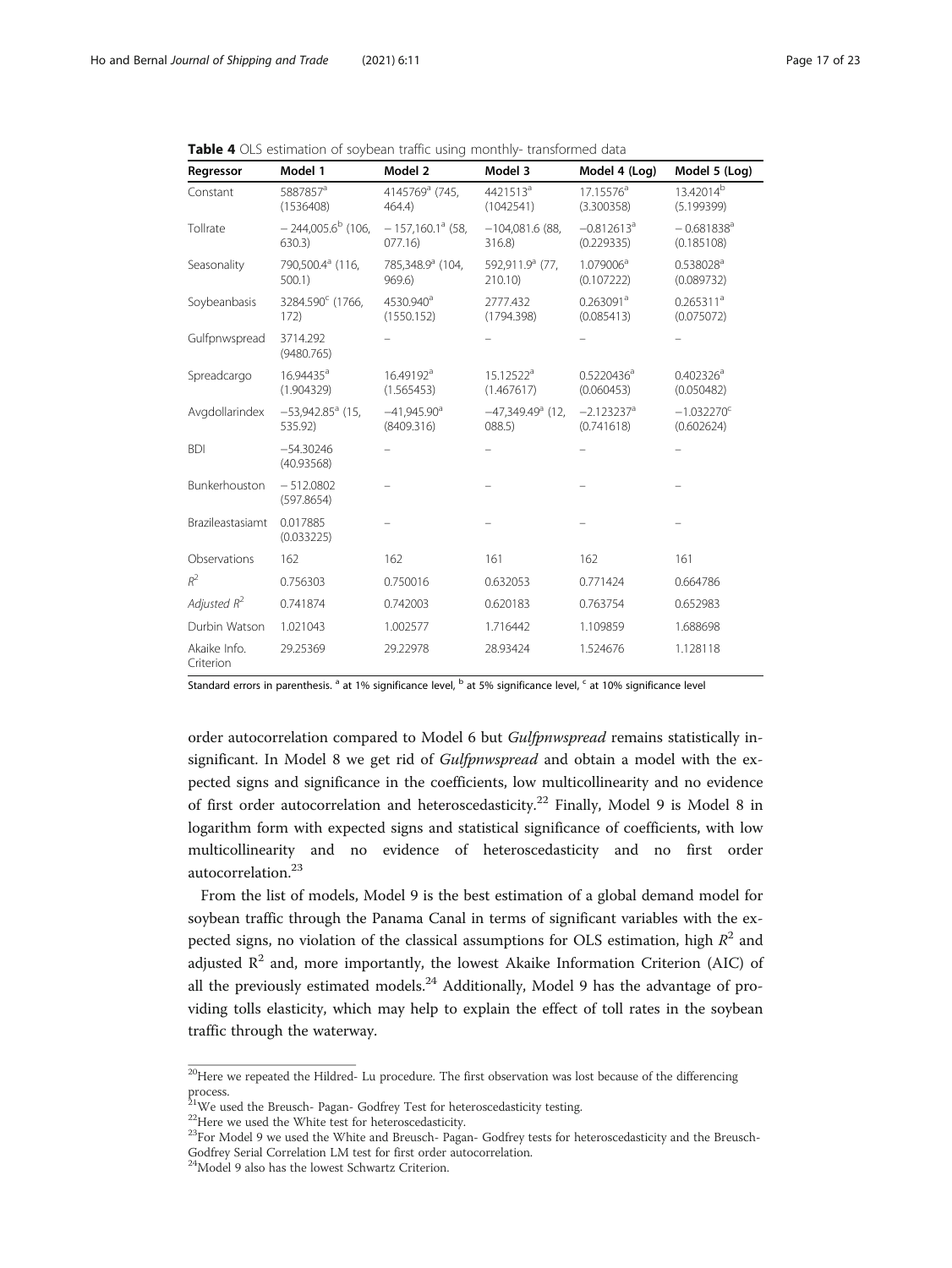<span id="page-17-0"></span>Table 5 OLS estimation of soybean traffic using quarterly transformed data

| Regressor                 | Model 6                            | Model 7                                   | Model 8                             | Model 9 (Log)                          |
|---------------------------|------------------------------------|-------------------------------------------|-------------------------------------|----------------------------------------|
| Constant                  | 17983789 <sup>b</sup> (7572870)    | 15202192 <sup>a</sup> (4814693)           | 12766553 <sup>a</sup> (3524515)     | 21.77896 <sup>a</sup><br>(4.184258)    |
| Tollrate                  | $-1105391^{\circ}$ (570,887.2)     | $-635,635.7^b$ (267,<br>959.6)            | $-634,014.3^{b}$ (266,<br>712.5     | $-0.949883$ <sup>a</sup><br>(0.297389) |
| Seasonality               | 2279460 <sup>a</sup> (623,069.1)   | 2028561 <sup>ª</sup> (541,910.7)          | 2077809 <sup>a</sup> (535,395.0)    | $0.950451$ <sup>a</sup><br>(0.157824)  |
| Soybeanbasis              | 14,35284 (9408.789)                | 13,845.97 <sup>c</sup> (8304.076)         | 16,187.68 <sup>b</sup> (7653.380)   | 0.209609 <sup>b</sup><br>(0.103671)    |
| Gulfpnwspread             | $-579.4334(47.503.24)$             | $-20,799.43(27)$<br>859.90)               |                                     |                                        |
| Spreadcargo               | 21.64362 <sup>a</sup> (4.223979)   | 19.32899 <sup>a</sup> (3.236470)          | 19.22035 <sup>a</sup> (3.218255)    | $0.569266^{\circ}$<br>(0.105328)       |
| Avgdollarindex            | $-1,163,632.9^{b}$ (75,<br>575.55) | $-146,217.8$ <sup>a</sup> (47,<br>444.46) | $-126.204.0$ <sup>a</sup> 38.964.06 | $-3.047208$ <sup>a</sup><br>(0.987651) |
| <b>BDI</b>                | $-87.24312(204.7646)$              | -                                         |                                     |                                        |
| Bunkerhouston             | $-918.1969(2892.458)$              | -                                         |                                     |                                        |
| Brazileastasiamt          | 0.067153 (0.072270)                |                                           |                                     |                                        |
| Observations              | 54                                 | 54                                        | 54                                  | 54                                     |
| $R^2$                     | 0.822814                           | 0.817850                                  | 0.815690                            | 0.869169                               |
| Adjusted $R^2$            | 0.786572                           | 0.794596                                  | 0.796491                            | 0.855541                               |
| Durbin Watson             | 1.922334                           | 2.012731                                  | 2.029547                            | 1.555168                               |
| Akaike Info.<br>Criterion | 31.24291                           | 31.15943                                  | 31.13418                            | 0.930419                               |

Standard errors in parenthesis.<sup>a</sup> at 1% significance level, <sup>b</sup> at 5% significance level, <sup>c</sup> at 10% significance level

# Discussion

Using monthly, monthly- transformed and quarterly- transformed data generated from several periodicities and availabilities, and assuming sea transportation demand for soybeans as a derived demand for feedstock, we were able to fit three models with OLS as the estimation procedure, explaining the global soybean traffic through the Panama Canal, using explanatory variables with the correct signs, statistical significance and no violations of the assumptions of the classical normal linear model. These models are Model 5 of the monthly and monthly- transformed data and Models 8 and 9 of the quarterly- transformed data.

In general, models in logarithm form provided the best fit for the global soybean demand using both monthly- transformed and quarterly- transformed data. However, Model 9 of the quarterly- transformed data is perhaps the best fit of all the models presented because of its high  $R^2$  and adjusted  $R^2$ , lowest Akaike Information Criterion (AIC) and with the added estimation of the Panama Canal tolls elasticity, which is a very important information for this research and for the relative impact of Canal's cost through the waterway. Also, it is important to highlight the extra advantage of the four models that utilized the quarterly- transformed data in terms of no evidence of autocorrelation. Model 9, nonetheless, seems to include the main factors that may explain the movements of soybean cargo through Panama.

In our attempted estimations, regressors such as BDI, Bunkerhouston and Brazileastasiamt were disregarded because of the wrong expected sign and lack of statistical significance. Specifically, predictors connected to voyage costs and the interroute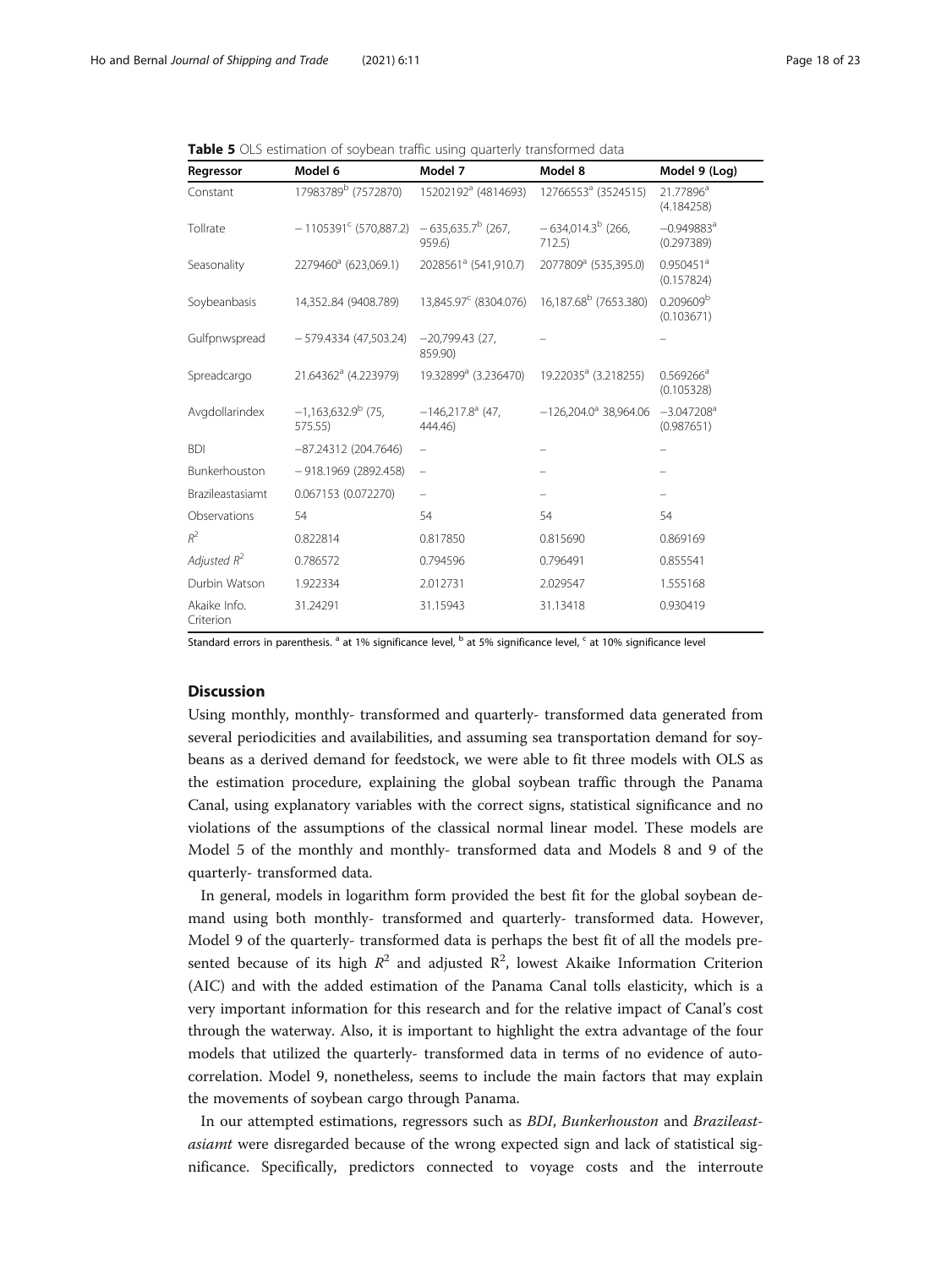competition, such as BDI and Bunkerhouston, were not significant in our models, similar to the conclusion in the final logit formulation by Ho and Bernal ([2019\)](#page-21-0) trying to explain the use of alternative routes to the Panama Canal, but with limited statistics equivalent to only one Panama Canal fiscal year. Likewise, Gulfpnwspread, one of the explanatory variables for the interport competition between the U.S. Gulf vs U.S. PNW, turned out to be statistically insignificant although with the expected sign. Additionally, the most obvious regressor pertinent to the inter-origin/intercountry competition, namely Brazileastasiamt, shared the same fate. However, the inter-origin/intercountry competition is likely present through the dummy variable Seasonality, which was statistically significant and with the correct sign, given the fact that U.S. soybean exports through the Panama Canal to East Asia decline with the beginning of Brazilian's exports to the same destination.

Soybeanbasis, a predictor that reflects the interport competition between U.S. soybeans to the U.S. Gulf versus U.S. PNW, was statistically significant with the expected sign and may be influenced by inter-origin factors such as Brazil soybean production as implied by Zhang and Houston [\(2005\)](#page-22-0) and Bullock and Wilson [\(2019\)](#page-21-0). For this reason it is one of the important explanatory variable in our estimation. At the same time, Spreadcargo, an explanatory variable for the interport competition and related to U.S. soybean basis, turned out to be a very significant variable impacting soybean traffic through the Panama Canal. This highlights the importance of understanding the allocation process of soybeans going to the U.S. Gulf or U.S. PNW. Without any doubt, Brazil—through the Seasonality and Soybeanbasis variables-- and U.S. PNW exports are two important competitors that are directly impacting soybean traffic through the waterway. In our modelling, parallel to Saghaian et al. ([2014](#page-21-0)) and related to inter-origin competition, we were able to successfully incorporate exchange rates to explain the price attractiveness of U.S. soybeans compared to alternatives through the Avgdollarindex variable.

Finally, Tollrate is a significant explanatory variable in our analysis from the voyage cost point of view. Particularly, the toll rate elasticity of − 0.949883 in Model 9 -very close to unit elastic- gives an idea on how sensitive soybean traffic through the waterway may become to any toll increase. Given the availability of alternative sources for U.S. Gulf soybeans, mainly Brazil and the PNW, and the interroute competition with the Cape of Good Hope and other alternatives from the U.S. Gulf to East Asia, the Tollrate variable may also be considered a factor in the inter-origin, interroute and interport competition related to the Panama Canal. Given this elasticity level as per Model 9 using quarterly- transformed data, the Panama Canal needs to carefully evaluate any change in tolls concerning soybeans. The elasticity value close to − 1 from Model 9 emphasizes the narrowing options for the waterway in terms of raising toll rates to vessels carrying soybeans, especially to East Asia.

# Conclusions and contributions

This paper has estimated a global demand model for soybean traffic through the Panama Canal using OLS as the estimation procedure, and assuming a derived demand for soybean consumption in need of transportation to the final destination, especially East Asia. For this assessment, we strived to incorporate every possible explanatory variable related to the interactions of voyage cost, interport, interroute and inter-origin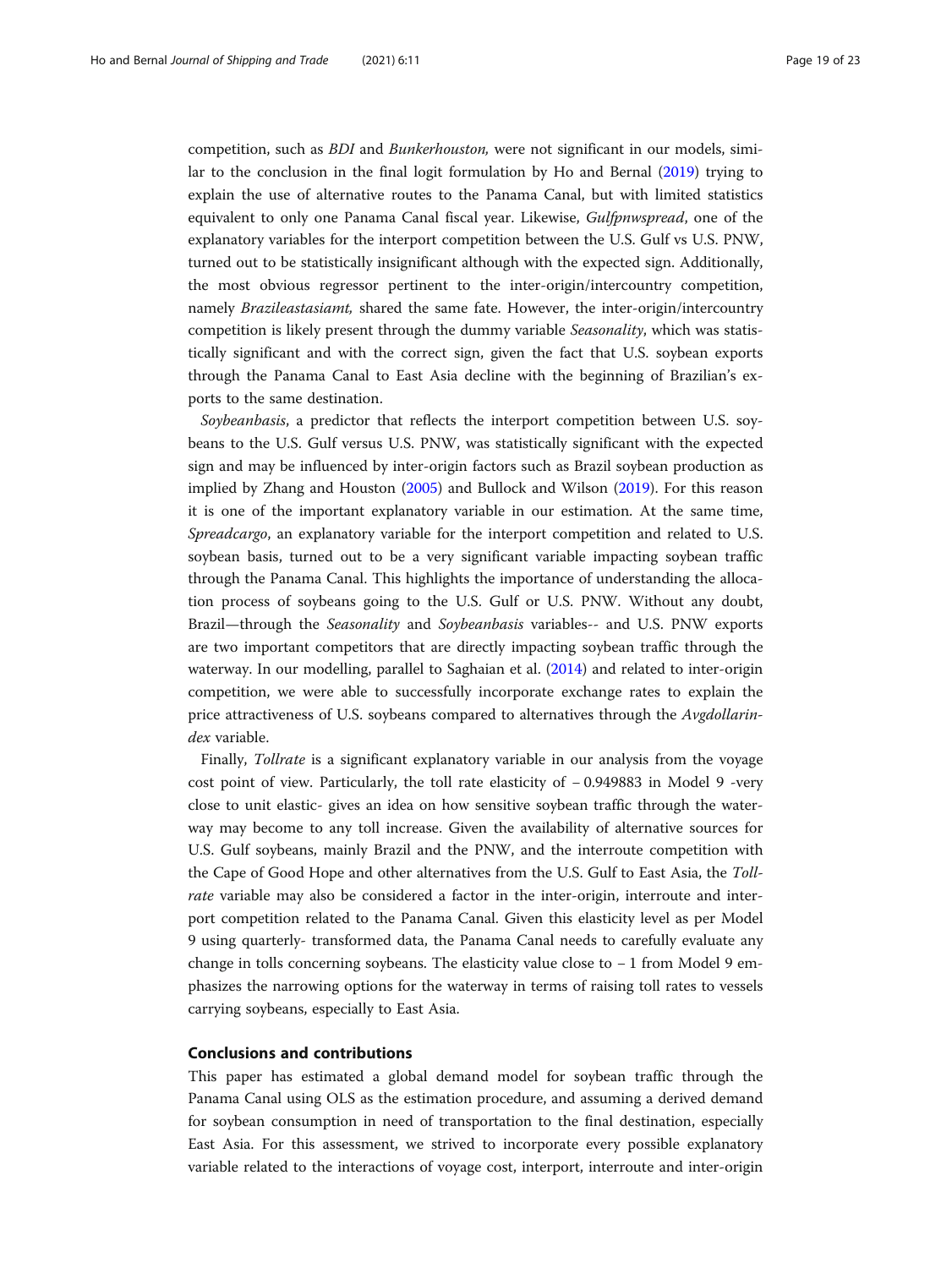competition, following the clues of likely regressors from the literature review. We also took into consideration basic economic theory related to the effect of exchange rates on soybean demand as a commodity. At the end, we concluded that the best estimate of a soybean traffic demand through Panama is Model 9 in logarithm form using quarterly data, with the added benefit of estimating toll elasticity. Taking into account the limited studies on the grain demand through the waterway, this work is a contribution in the field, particularly regarding the explanatory variables impacting soybean traffic through the Panama Canal. Also, an important spin-off of this research is that its methodology may be applied to other grain traffic demand estimations such as corn, sorghum, and so on. This, however, depends on the availability of data and whether the data available is statistically significant.

As far as limitations are concerned, although this study may draw conclusions about the importance of voyage costs, exchange rates and the interplay of interport, interroute and inter-origin competitions, not all the originally proposed explanatory variables for the research were significant to explain soybean traffic through Panama. For example, Brazileastasiamt, the most obvious regressor for the inter-origin competition against the Panama Canal route, was not significant. Similarly Gulfpnwspread for the interport competition, and BDI and Bunkerhouston for dry bulk activity and voyage cost, respectively, were not significant. Nevertheless, the rest of the explanatory variables seems to well represent the interaction impacting the global soybean traffic through the waterway. Conversely, more statistics on the U.S. Gulf soybean basis could be important in a future update, especially given its importance in the model specifications proposed, being the shortest time series in our research. Also, a possible improvement for a future estimation could be incorporating the spread between U.S. Gulf versus U.S. PNW soybean basis, if the latter data is available. On the other hand and as a future work, perhaps a revamped Ho and Bernal ([2019](#page-21-0)) logit model estimation of soybeans from the U.S. Gulf and East Coast to Asia using the Panama Canal versus alternative routes, but with different regressors and a larger sample data, could provide a better evaluation of the factors impacting interroute competition.

In terms of the effective toll rate coefficient in Model 9, with the elasticity close to − 1, the Panama Canal perhaps needs to attempt a more assertive toll policy focused on encouraging more soybean traffic, most likely through the panamax locks, or allowing more soybean vessels through the neopanamax locks but in competition with other vessel types that also utilized the expanded Canal, namely container, tankers, LNG or LPG vessels. However, given the fact that daily transit slots through the neopanamax locks are very limited, dry bulkers with soybeans compete directly with vessel types that pay higher tolls, such as container vessels. Another factor to be taken into consideration for future panamax transits with grains through the expanded Canal is the amount of ships retrofitting with adequate chocks and bits to comply with the requirements of the neopanamax locks. On the other hand, from Ho and Bernal [\(2019](#page-21-0)), we understand that even during the high season for soybean traffic through Panama, many vessels from the U.S. Gulf to East Asia opted the Cape of Good Hope in significant numbers instead of the Panama Canal route, therefore any toll increase based on seasonality may be counterproductive. This important interroute competition for the waterway may be reflected in the toll rate estimation. In summary, establishing an assertive toll policy for soybeans is a challenge to say the least. Toll rate is a factor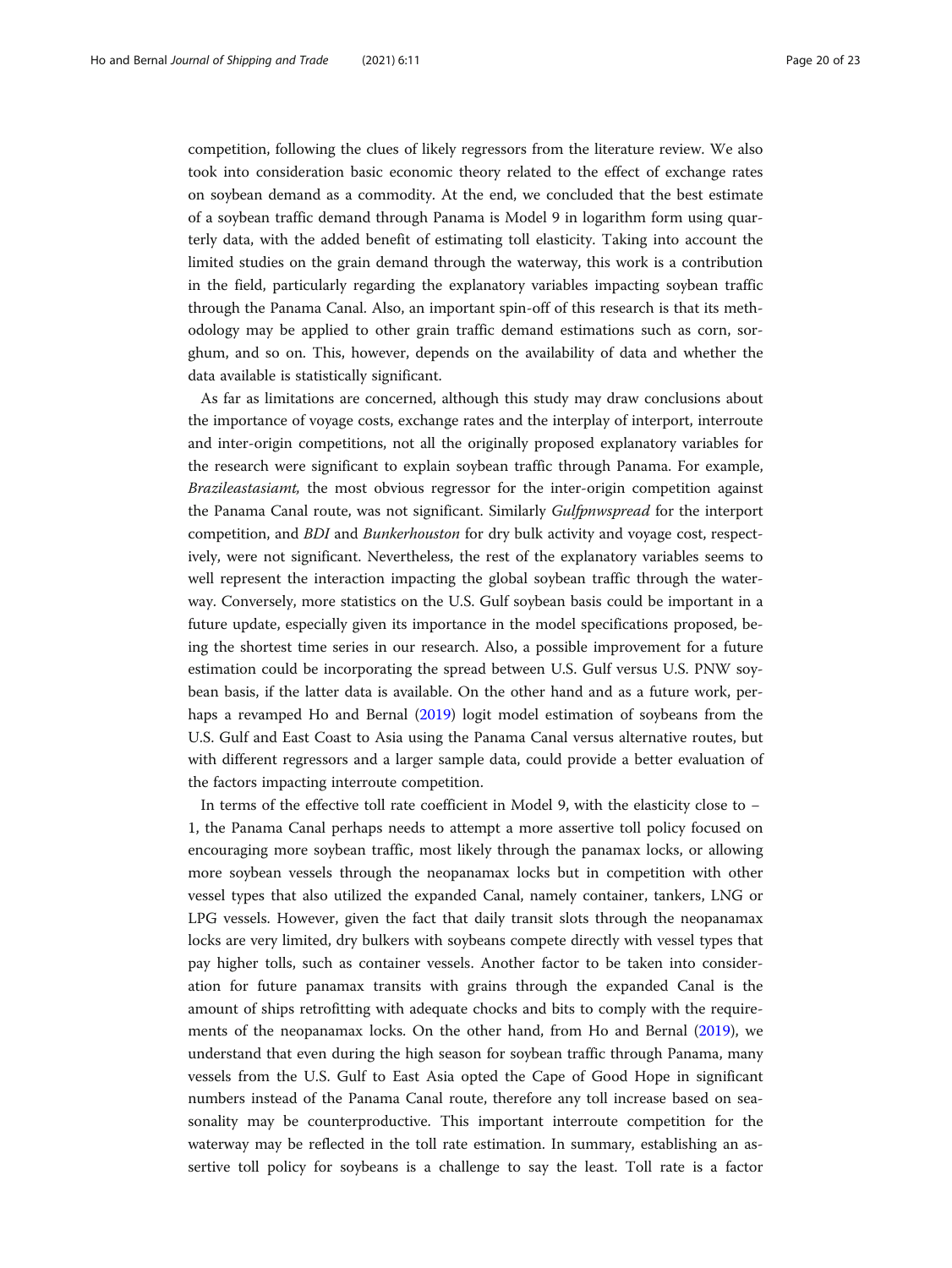carriers/vessel operators consider in the voyage calculation before choosing a route. Once a buyer decides to purchase U.S. soybean from the U.S. Gulf region, and taking into consideration the contracted lot size, time, quality, buyer's inventory management, voyage costs and economies of scale, U.S. soybean from the U.S. Gulf to East Asia may decide the Panama Canal or the Cape of Good Hope route depending on the advantages of either route.<sup>25</sup>

For future studies, other predictors, besides soybean basis spread between U.S. Gulf and PNW, shall be considered, such as crush margin of soybeans in China- the main market for this product-, defined as the difference between the price of final soybean products such as soybean meal and oil minus the price of raw soybean. This crush margin in China, if data is available, may be a good proxy for soybean demand in China and could be included as an explanatory variable in a future estimation of soybean traffic through the waterway. Other potential explanatory variable that may be considered in a future research could be the local market value of the soybean in Asia- if this information is at hand. Overall, the Panama Canal must understand all the elements that impact soybean basis in the U.S. Gulf and PNW, and also issues related to the efficiency of the U.S. and competitors' transportation system, future supply and demand, new areas of production inside the United States and overseas, technological breakthroughs for crop yields, trade agreements and the importance of the "contested area" and grain transportation efficiencies to either the U. S. Gulf or PNW. For these reasons, attendance to seminars, conferences and courses related to this topic is very imperative for the Panama Canal Authority in order to keep updated with market events. All the factors explaining the movements of soybean cargo through the waterway discussed in our paper -and related to the interport, interroute and inter-origin competition- are important to recognize. The world is moving and changing, as a result the Panama Canal shall understand and respond accordingly.

#### Abbreviations

AIC: Akaike Information Criterion; AIDS: Almost Ideal Demand System; AMS: Agricultural Marketing Service (United States Department of Agriculture); BDI: Baltic Dry Index; C.I.F.: Cost, Insurance, Freight; CST: Centistoke; CWT: Canal Water Time; EEC: European Economic Community; EU: European Union; FAS: Foreign Agricultural Service (United States Department of Agriculture); GDP: Gross Domestic Product; GTR: Grain Transportation Report (United States Department of Agriculture); HSFO: High Sulphur Fuel Oil; LM: Lagrangian Multiplier; MT: Metric tons; OLS: Ordinary Least Square; PC/UMS: Panama Canal's Universal Measurement System; PNW: Pacific Northwest (United States); SAP: South America Soybean Production; SECEX: Secretariat of Foreign Trade (Brazil); SUR: Stock-to- Use- Ratio; US: United States; USDA: United States Department of Agriculture; USSR: Union of Soviet Socialist Republics; VIF: Variance Inflation Factor; VLGC: Very Large Gas Carrier

#### Acknowledgements

The authors are grateful to Jaime Castillo, Max Olivares, Katia Quintero, Xenia Mitchel and Gabriel Murgas from the Panama Canal Authority, as well as Maria Eugenia Sanchez, Valentine Lynch and Dr. William Wilson of North Dakota State University for their valuable contributions. Also, the article processing charge for this work accepted by IAME2020 is supported by China Merchants Energy Shipping.

#### Authors' contributions

Javier Ho conceived the study. Both authors participated in its design and coordination and performed statistical analysis. Both authors read and approved the final manuscript.

#### Funding

None. Waiver granted.

 $^{25}\rm{The~Suez~Canal}$  also offers rebates to vessels departing from the U.S. Gulf and East Coast to Asia. However, we have observed very few grain transits from that origin to East Asia for this option.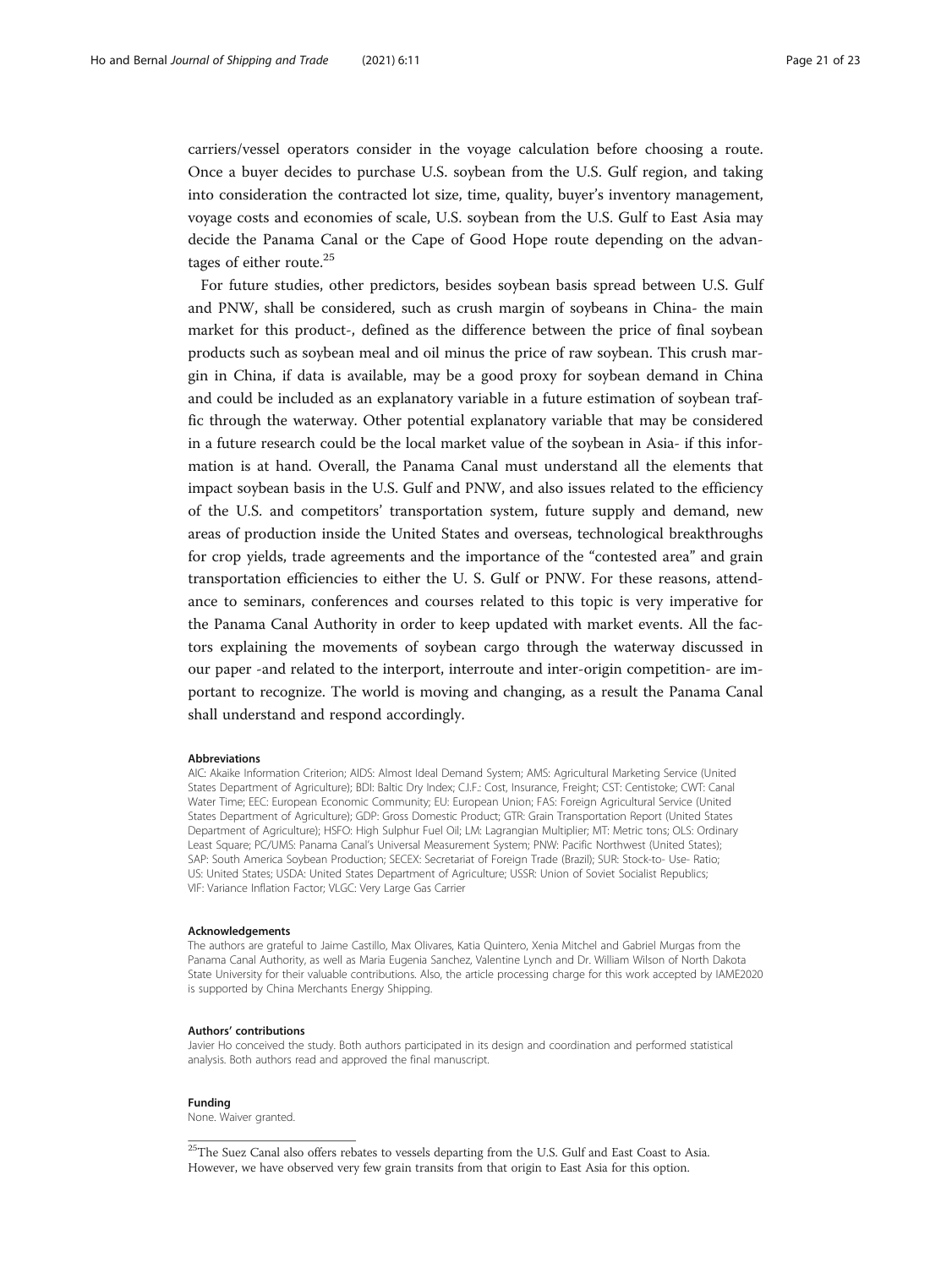#### <span id="page-21-0"></span>Availability of data and materials

The datasets generated during and/or analyzed during the current study are available from the corresponding author on reasonable request. Also, some open data for the study are publicly available and included throughout the publication.

#### Declarations

#### Competing interests

The authors declare that they have no competing interests.

Received: 14 October 2020 Accepted: 15 March 2021<br>Published online: 22 July 2021

#### References

- Bai X, Siu J (2019) A destination choice model for very large gas carriers (VLGC) loading from US Gulf. Energy 174:1267–1275. <https://doi.org/10.1016/j.energy.2019.02.148>
- Bullock D, Wilson W (2019) Factors influencing the gulf and Pacific Northwest (PNW) soybean export basis: an explanatory statistical analysis. Agribusiness and applied economics report no. 788. North Dakota State University, Fargo

Byung M, Whistance J (2019) Seasonal soybean price transmission between the U.S. and Brazil using the seasonal regimedependent vector error correction model. Sustainability 11(19):5315

Chang K, Cafarelli P, Gastelle J, Sparger A (2019) Transportation of U.S. grains: a modal share analysis. U.S. Dept. of Agriculture, Agricultural Marketing Service [https://www.ams.usda.gov/sites/default/files/media/TransportationofUSGrainsModalShare1](https://www.ams.usda.gov/sites/default/files/media/TransportationofUSGrainsModalShare1978_2016.pdf) [978\\_2016.pdf.](https://www.ams.usda.gov/sites/default/files/media/TransportationofUSGrainsModalShare1978_2016.pdf) Accessed 15 Jan 2020

Deaton A, Muellbauer J (1980) An almost ideal demand system. Am Econ Rev 70(3):312–326

DeVuyst E, Wilson W, Dahl B (2009) Longer-term forecasting and risks in spatial optimization models: the world grain trade. Transp Res E Logist Transp Rev 45(3):472–485

Fan L, Wilson W, Dahl B (2012) Impacts of new routes and ports on spatial competition for containerized imports into the United States. Marit Policy Manag 39(5):1–23

Fuller S, Makus L, Gallimore W (1984) Effects on increasing Panama Canal toll rates on U.S. grain exports. South J Agric Econ 16(02):9–20

Gale, F., Valdes, C., Ash, M., (2019), "Interdependence of China, United States, and Brazil in soybean trade". Report from the Economic Research Service (ERS). OCS-19F-01. [https://www.ers.usda.gov/webdocs/publications/93390/ocs-19f-01.pdf?v=](https://www.ers.usda.gov/webdocs/publications/93390/ocs-19f-01.pdf?v=3881) [3881](https://www.ers.usda.gov/webdocs/publications/93390/ocs-19f-01.pdf?v=3881). Accessed 2 Dec 2019

Harris MJ (1983) Ocean Fleet shipping rates, capacity, and utilization for grains. National Economics Division, Economic Research Service, U.S. Dept. of Agriculture, Washington, D.C. AGES 830912

Hart C, Olson F (2017) Analysis of grain basis behavior during transportation disruptions and development of weekly grain basis indicators for the USDA grain transportation report. Center for Agricultural and Rural Development, Iowa State University, Ames. Staff report 17-SR 111

Heien D, Pick D (1991) The structure of international demand for soybeans products. South J Agric Econ 23(1):1–7

- Ho J, Bernal P (2018a) The importance of the U.S. inland transportation and navigation system for the Panama Canal grain trade. In: Proceedings of the 34th PIANC World Congress, Panama
- Ho J, Bernal P (2018b) Elastic or not elastic? Attempting to estimate an aggregate demand function for the dry bulkers at the Panama Canal. In: Presented at the International Association of Maritime Economist Conference (IAME) in Mombasa, Kenya

Ho J, Bernal P (2019) Panama Canal vs alternative routes: estimating a logit model for grains. Marit Bus Rev, ahead-ofprint(ahead-of-print). <https://doi.org/10.1108/MABR-07-2019-0025>

Informa Economics (2011) Panama Canal expansion: impact on U.S. agriculture. Prepared for Soybean Board, U.S. Soybean Export Council and Soy Transportation Coalition, Memphis

Konandreas P, Bushnell P, Green R (1978) Estimation of export demand functions for U.S. wheat exports. West J Agric Econ 31:1–12

Kub E (2014) Mastering the grain markets: how profit are really made. Kub Asset Advisory, Inc., Omaha

Martinez C, Adams S, Dresner M (2016) East coast vs. west coast: the impact of the Panama Canal's expansion on the routing of Asian imports into the United States. Transp Res E Logist Transp Rev 91:274–289. [https://doi.org/10.1016/j.tre.2016.04.](https://doi.org/10.1016/j.tre.2016.04.012) [012](https://doi.org/10.1016/j.tre.2016.04.012)

- Nathan Associates (2012) Update and development of the dry bulk market segment study. Nathan Associates, Arlington Ndembe E (2015) Hard red spring wheat marketing: effects of increased shuttle train movements on railroad pricing in the northern plains. J Transp Res Forum 54(2):1–16
- Pham T, Kim K, Yeo G (2018) The Panama Canal expansion and its impact on east–west liner shipping route selection. Sustainability 10(12):4353
- Saghaian Y, Reed M, Saghaian S (2014) Export demand estimation for U.S. corn and soybeans to major destinations. In: Selected paper prepared for presentation at the 2014 Southern Agricultural Economics Association (SAEA) annual meeting in Dallas, Texas
- Salin D, Somwaru A (2014) Eroding U.S. soybean competitiveness and market shares: what is the road ahead? U.S. Dept. of Agriculture, Agricultural Marketing Service [https://www.ams.usda.gov/sites/default/files/media/Eroding%20U.S.%20Soybea](https://www.ams.usda.gov/sites/default/files/media/Eroding%20U.S.%20Soybean%20Competitiveness%20and%20Market%20Shares%20What%20Is%20the%20Road%20Ahead.pdf) [n%20Competitiveness%20and%20Market%20Shares%20What%20Is%20the%20Road%20Ahead.pdf](https://www.ams.usda.gov/sites/default/files/media/Eroding%20U.S.%20Soybean%20Competitiveness%20and%20Market%20Shares%20What%20Is%20the%20Road%20Ahead.pdf). Accessed 14 Jan 2020
- Salin D, Somwaru A (2018) The impact of infrastructure and transportation costs on U.S. soybean market share: an updated analysis from 1992–2017. U.S. Dept. of Agriculture, Agricultural Marketing Service [https://www.ams.usda.gov/sites/default/](https://www.ams.usda.gov/sites/default/files/media/SoybeanMarketShare.pdf) [files/media/SoybeanMarketShare.pdf](https://www.ams.usda.gov/sites/default/files/media/SoybeanMarketShare.pdf). Accessed 14 Jan 2020

Sarmiento C, Wilson W (2005) Spatial modelling in technology adoption decisions: the case of shuttle train elevators. Am J Agric Econ 87(4):1034–1045